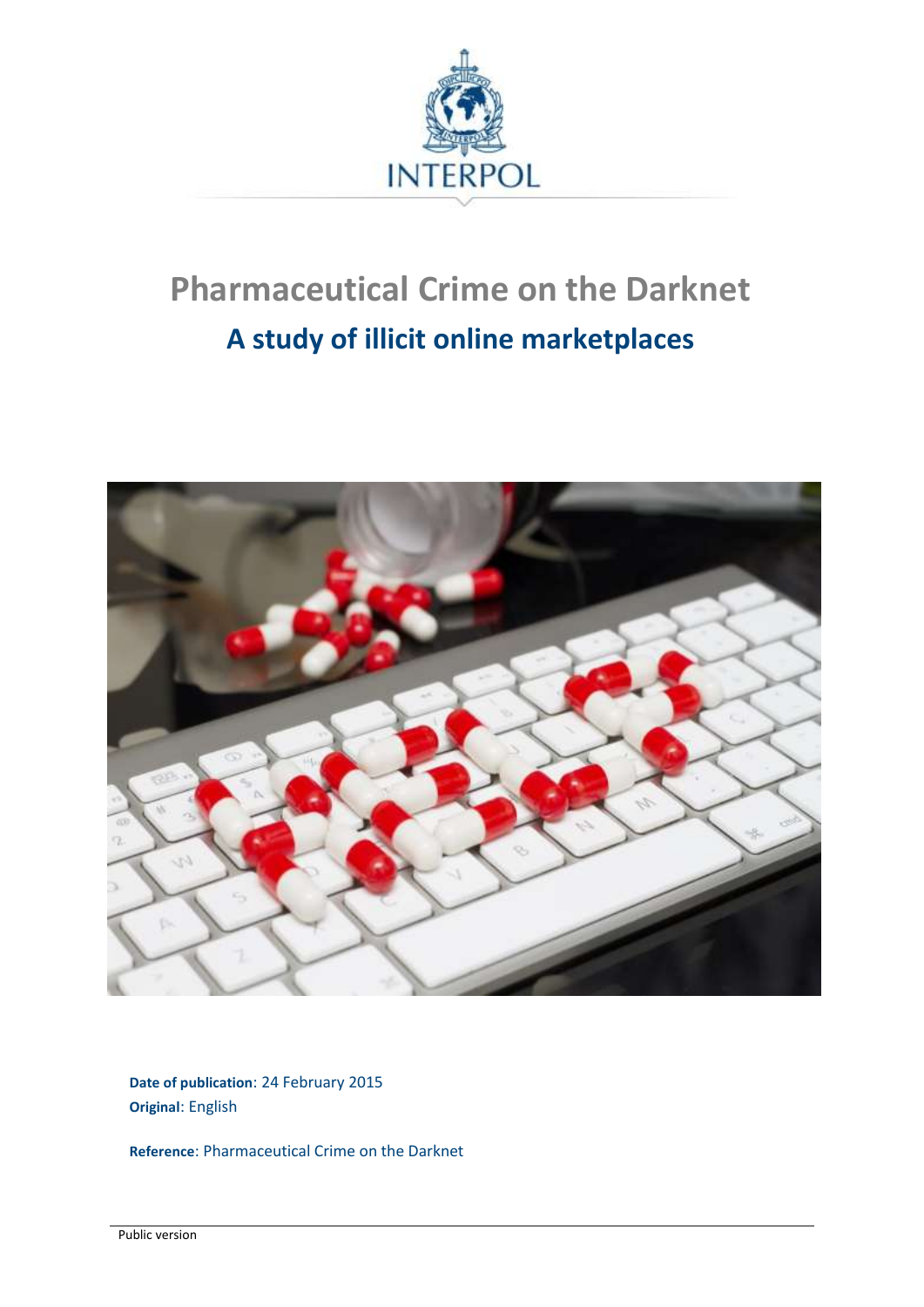*"The online marketplace for illicit drugs is becoming larger and more brazen. […] If the past trend continues, it has the potential to become a popular mode of trafficking in controlled substances in years to come."*

-World Drug Report 2014, United Nations Office on Drug and Crime (UNODC)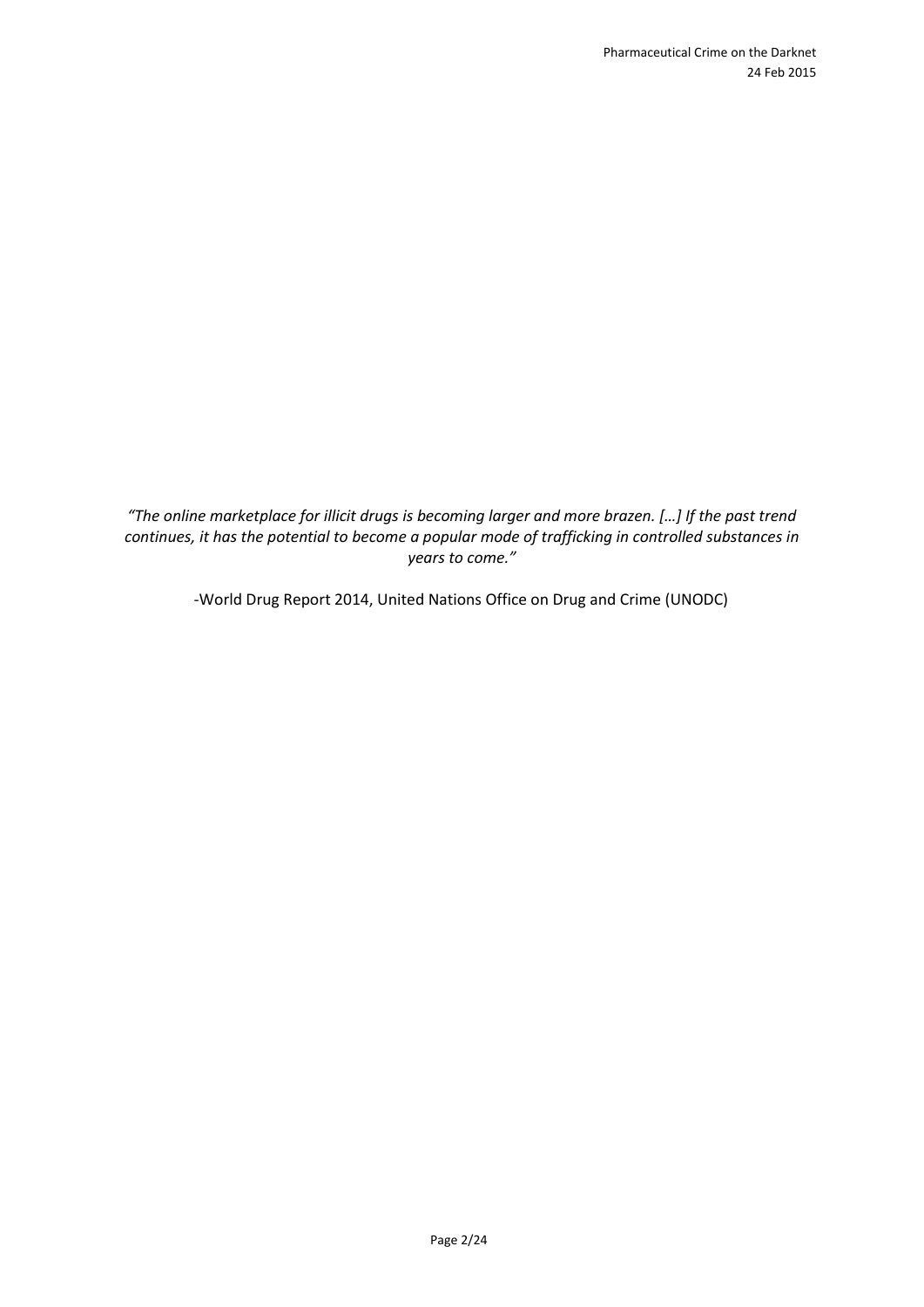# Executive Summary

- Pharmaceutical crime poses a grave danger to public health. Falsified medicines undermine people's faith in the health care system, while also threatening the lives of the most vulnerable members of society: the sick and frail. In this regard, the Internet has become a catalyst for illicit online pharmacies, marketing falsified medicines to the public.
- Today, several online market places on Darknets can operate with virtual impunity from law enforcement control. These market places, such as Silk Road and Evolution Marketplace, offer prescription medicines for sale to the public.
- Before it was shut down in November 2014, the most commonly advertised drug on Silk Road 2.0, formerly the largest Darknet market place, was prescription medicines. Among the prescription medicines, the most commonly advertised therapeutic category was "Relaxants", where the main medicine type advertised was benzodiazepine.
- Today, Evolution is one of the biggest Darknet marketplaces and similar to Silk Road 2.0, prescription medicines together with cannabis are the most advertised products. For Evolution, the most commonly advertised therapeutic categories were "Stimulants", "Relaxants" and "Other" types of medication.
- The Darknet is changing the nature of cybercrime, by providing anonymity to criminals both in terms of online access, through anonymizing software such as P2P or Tor, and in terms of online payment, through crypto-currencies such as Bitcoin.
- In order to combat this criminality and threat to public health, law enforcement agencies need to develop their own cybercrime units that will have the appropriate knowledge and equipment to efficiently investigate cybercrime on the Darknet. To this end, the INTERPOL Global Complex for Innovation (IGCI) was created to support member countries.
- The presence of pharmaceutical crime on the Darknet is a truly global problem, with shipments being sent across the world between source, transit and destination countries. Therefore, international cooperation and interagency cooperation needs to be further developed to effectively intercept shipments and conduct back-tracking investigations in order to protect public health.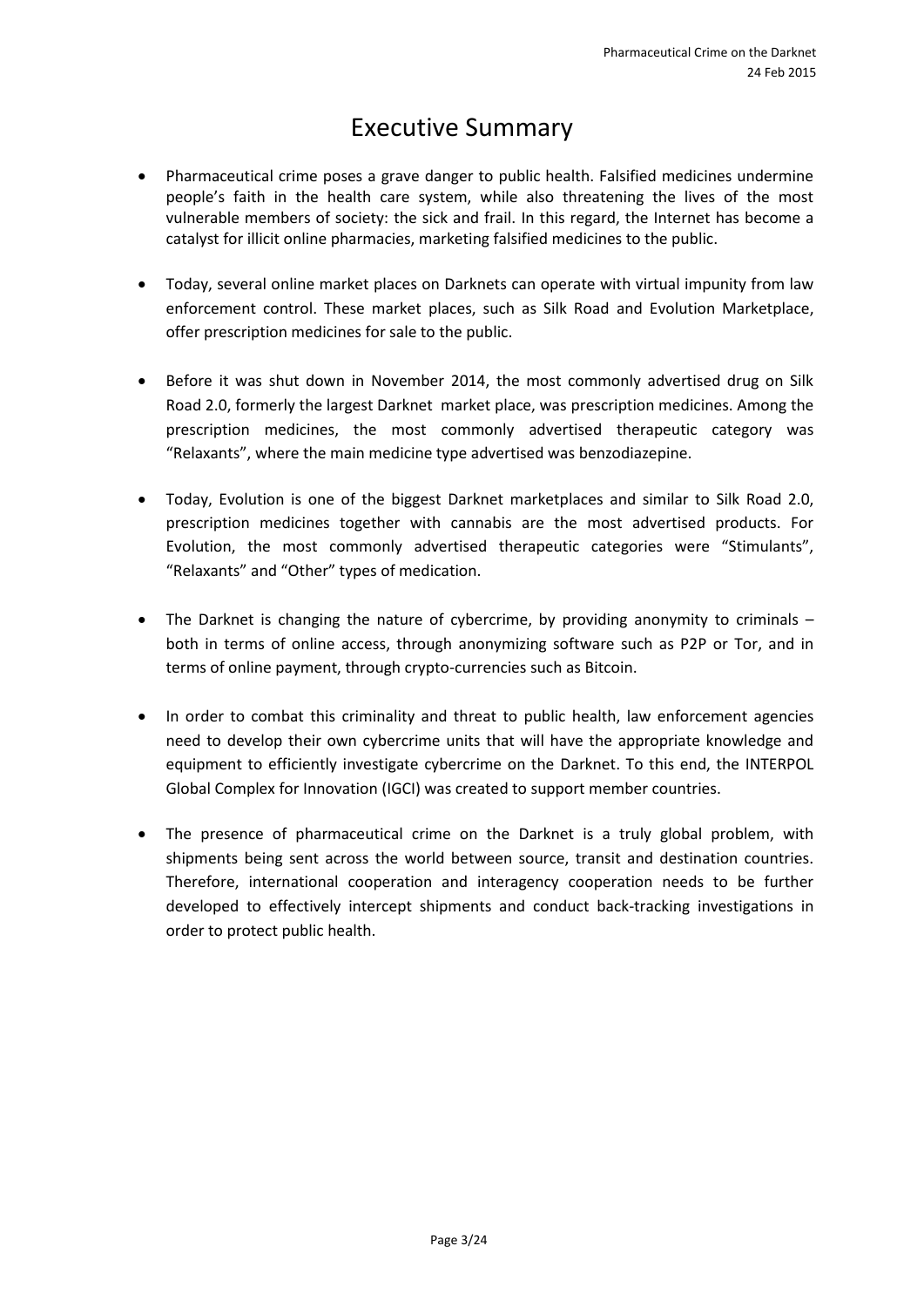# **Table of Contents**

| $\mathbf{1}$   |                                                                                   |
|----------------|-----------------------------------------------------------------------------------|
| 1.1            |                                                                                   |
| 1.2            |                                                                                   |
| 1.3            |                                                                                   |
| 1.4            |                                                                                   |
| $\overline{2}$ |                                                                                   |
| 2.1            |                                                                                   |
| 2.2            |                                                                                   |
| 3              |                                                                                   |
| 3.1            |                                                                                   |
| 3.2            |                                                                                   |
| 3.2.1          | Examples of illicit medicines and medical devices advertised on Evolution 14      |
| 3.2.2          | Examples of communication platforms and products for shipping and concealment  16 |
| 4              |                                                                                   |
|                |                                                                                   |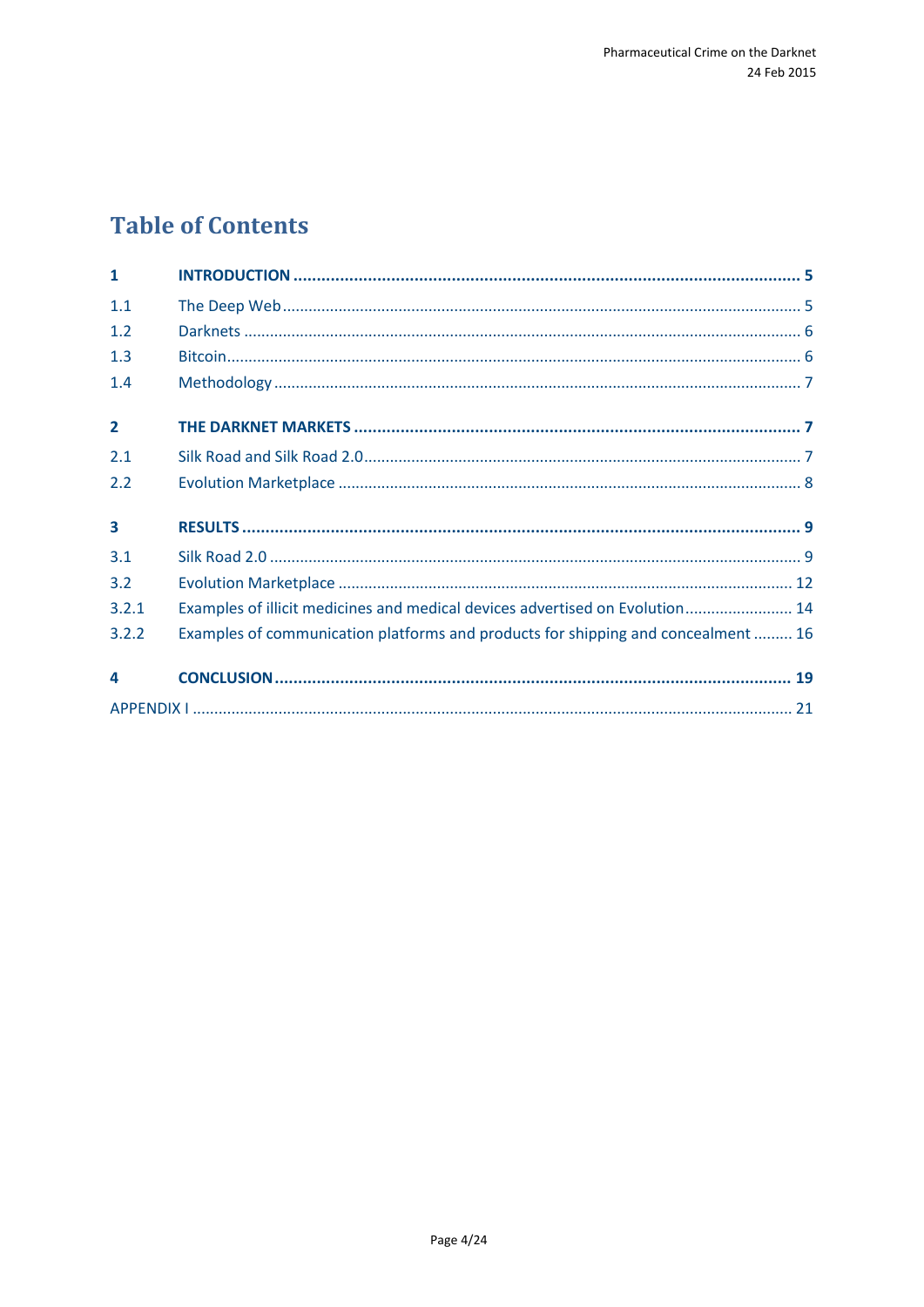#### <span id="page-4-0"></span>**1 INTRODUCTION**

The trade of counterfeit and illicit<sup>1</sup> medicines is a truly global criminal phenomenon affecting all countries as source, transit or destination points. Patients across the world are putting their health, even life, at risk by unknowingly consuming fake or unauthorized medicines or those that have been altered, diverted, badly stored or have passed their expiry date. Combined with growing consumer demand, technological advancement, namely the widespread use of the Internet, the advertisement, sale and supply of such illicit and counterfeit medicines from unauthorized and unregulated websites have become a worldwide and continually expanding problem.

This analytical report examines the extent of the problem of pharmaceutical crime on the Darknet, through a case study of the largest market places on the Darknet: Silk Road 2.0 (which was later suspended by law enforcement authorities) and Evolution Marketplace (which is still operating). The main aim of these two case studies is to examine the extent of pharmaceutical crime in one market place on the darknet, and to promote law enforcement awareness of this emerging crime area.

By using a methodology that monitors the number of adverts of prescription medicine on the two main market places on the Darknet – Evolution and Silk Road – this study seeks to analyse the extent of which these medicines are sold on the darknet in comparison to other illicit drugs and products<sup>2</sup>. Although the results from two case studies cannot be extrapolated to the entire Darknet, the study highlights an emerging crime area: the extent of the sales of prescription medicines on two market places on the Darknet.

The report has been made in collaboration between the Research and Innovation Sub-directorate, at the INTERPOL Global Complex for Innovation (IGCI) and INTERPOL's Medical Product Counterfeiting and Pharmaceutical Crime (MPCPC) Sub-directorate.

#### <span id="page-4-1"></span>**1.1 The Deep Web**

 $\overline{a}$ 

"What we commonly call the Web is really just the surface. Beneath that is a vast, mostly uncharted ocean called the Deep Web."  $3$  The term the Deep Web is a metaphor for fishing, or crawling, in an ocean of information; although a user can search the surface of the sea (surface web) using the nets cast by traditional fishing vessels (search engines), there is still an ocean of information buried deeper down, where the traditional fishing nets cannot reach. This is the Deep Web. Unlike the surface web, which can be explored through familiar search engines such as Bing, Google or Yahoo, the Deep Web is not as easily accessible for the general public and contains information that is not searchable through the aforementioned conventional search tools.



*Approximately 96 per cent of the world wide web-content is available in the Deep Web.*

 $<sup>1</sup>$  Illicit medicines include unlicensed and controlled/banned substances.</sup>

 $^2$  It should be noted that INTERPOL has not in any way interacted with the buyers or sellers of illicit substances on the deep web, but merely observed the open source statistics surrounding the illicit trade of these substances.

 $3$  Pagliery, Jose, 2014. "The Deep Web you do not know about":

[http://money.cnn.com/2014/03/10/technology/deep-web/.](http://money.cnn.com/2014/03/10/technology/deep-web/) Accessed on 24 June 2014.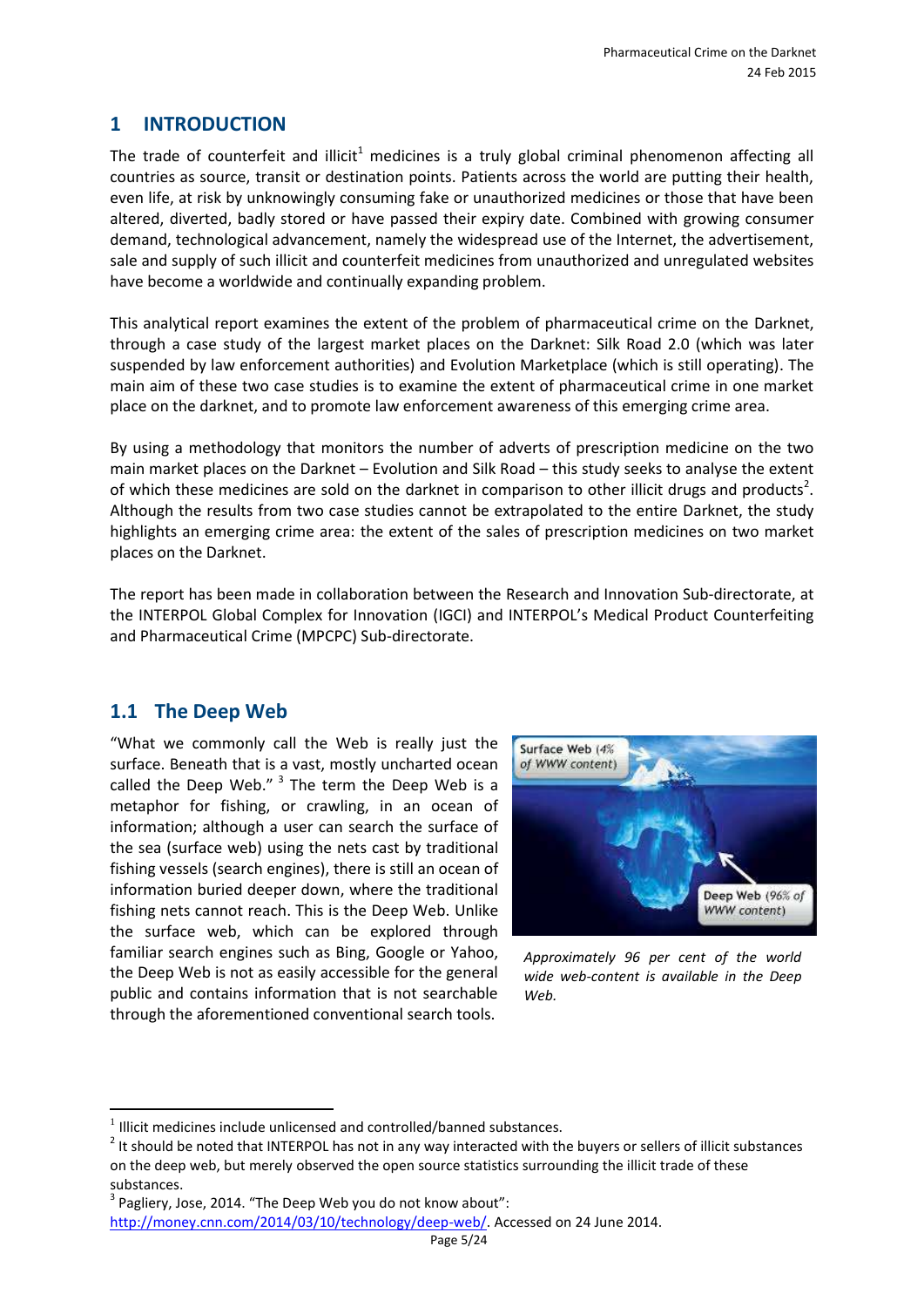## <span id="page-5-0"></span>**1.2 Darknets**

Within the Deep Web resides Darknets. A darknet is a routed allocation of IP address space that is not discoverable by any usual means. The term is used to refer to both a single private network and the collective portion of Internet address space that has been configured in that manner. Technically, a darknet is a variation on a virtual private network (VPN) with additional measures in place to ensure that the network and IP addresses of members are not discoverable. The purpose is to hide not only the communications themselves but the fact that information is being exchanged.

In order to access the Darknets, a user can use special anonymizing software. One of the most commonly used so-called "Darknets"<sup>4</sup> is The Onion Router (commonly known as "Tor"), which anonymises the user's IP-address by relaying it through different layers of Tor-enabled computers around the world. This method was first developed by the US Navy Research Lab to encrypt military

communications. Metaphorically, the process resembles that of passing through the different layers of an onion. Once the user is connected to the Darknet, he or she can access the Darknets marketplaces<sup>5</sup>.

Although Tor is currently the largest of the darknet infrastructures, INTERPOL's Cyber Research and Innovation Sub-directorate also researches two other darknets:

 The Invisible Internet Project (commonly known as "I2P"), is currently the second largest darknet. Less populated compared to Tor but I2P holds features that allow it to be more stable in building an anonymous infrastructure. Currently there are many

*Tor is an open network that ensures the user's anonymity online.*

organized crime hubs on I2P which are operational. It is important to note that I2P in some cases is operating as a mirror network to Tor. For example, one illegal market place (named simply "marketplace") on I2P [http://themarketplace.i2p] also operates on Tor [http://43y5mwjvhxd6zf7v.onion]. The I2P site operates as a disaster recovery and contingency plan for the Tor façade.

 Freenet, the smallest among the three networks. Currently used for chatrooms, accessible by invitation only, and private encrypted discussions. Facilitators of crime, exploits dealers, child sexual offenders and others can today be found chatting on Freenet.

# <span id="page-5-1"></span>**1.3 Bitcoin**

 $\overline{a}$ 

By using the crypto-currency Bitcoin on the internet in general and Silk Road 2.0 in particular, transactions become very hard for law enforcement to trace. "Bitcoin is a consensus network that

> enables a new payment system and pseudo-anonymous digital money. It is the first decentralized peer-to-peer payment network that is powered by its users with no central authority or middlemen. From a user perspective, Bitcoin is pretty much like cash for the Internet. […] Bitcoin is the first implementation of a concept called "crypto-currency"<sup>6</sup>, which [is] [...] the idea of a new form of money that uses cryptography to control its creation and transactions, rather than a central authority."<sup>7</sup>





*which is commonly used in online market places such as Silk Road 2.0.*

 $<sup>4</sup>$  A darknet is a private network where connections are made only between trusted peers.</sup>

<sup>&</sup>lt;sup>5</sup> See Appendix I for an overview.

<sup>6</sup> A *cryptocurrency* is a medium of exchange using cryptography to secure the transactions and to control the creation of new units. *Cryptography* is the practice and study of techniques for secure communication in the presence of third parties (so-called adversaries).

<sup>7</sup> www.bitcoin.org. Accessed on 28 July 2014.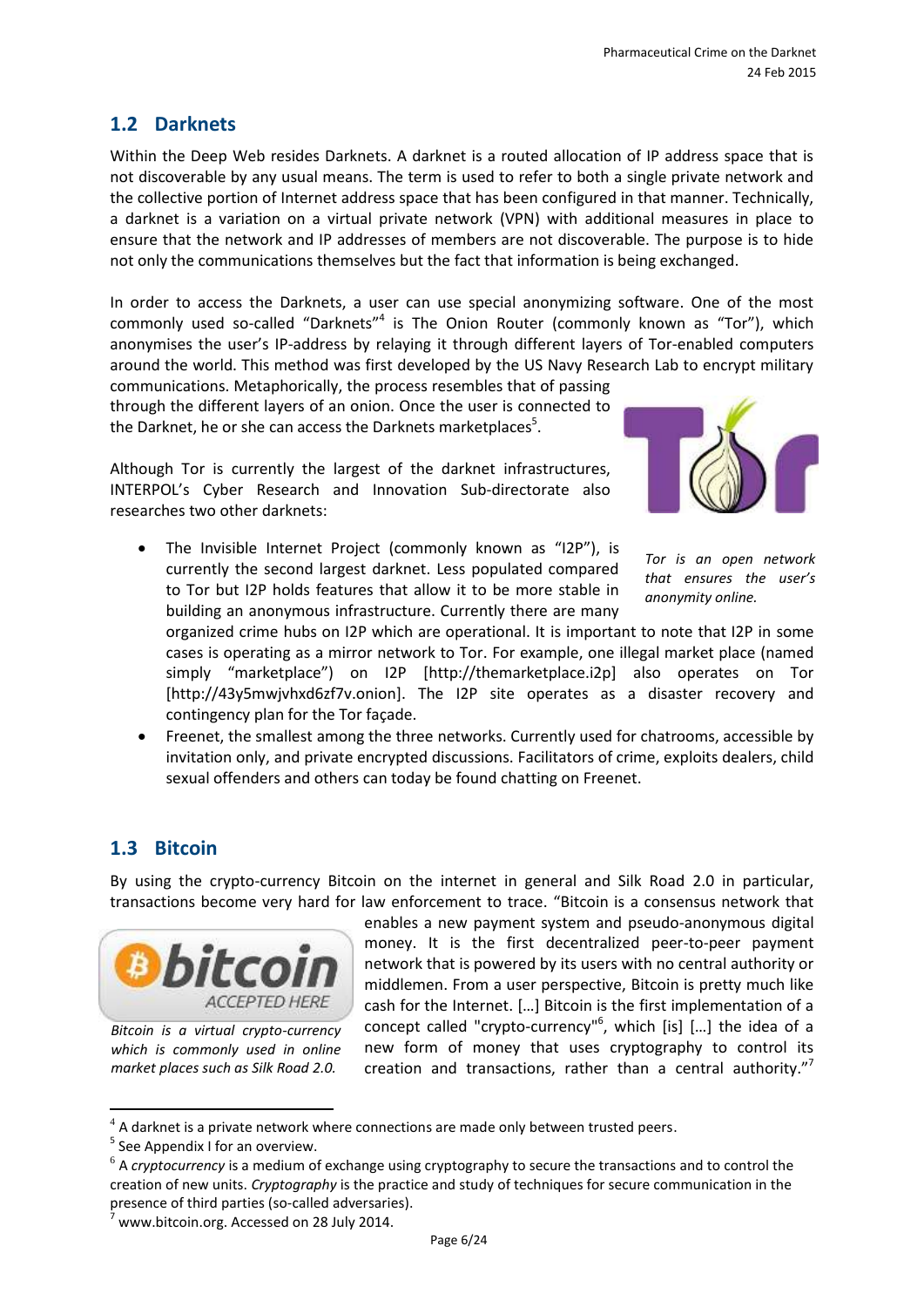Once the payment in Bitcoins has been transferred the money is usually held in an escrow (a trusted middle man) until delivery occurs, with missing packages qualifying for partial refunds.

## <span id="page-6-0"></span>**1.4 Methodology**

The data for this report was gathered by INTERPOL through the monitoring of trends on marketplaces Silk Road 2.0 and Evolution on the Darknet during a six month time period, from June 2014 until December 2014. The data was compiled by a Cyber Threat Researcher at IGCI approximately once per month and collated by an MPCPC analyst. The research regarding Silk Road 2.0 was interrupted when the site was shut down in November 2014. Therefore, INTERPOL has only been able to use data on Silk Road 2.0 from June 2014 until November 2014. The number of adverts remains fairly stable over time and INTERPOL has calculated the median level of adverts for each market place. Although the numbers do not remain constant, there has been no significant discrepancy over time in the number of adverts for each drug section, therapeutic category or medicine type was identified. On the contrary, the number of adverts in each section and for each category remained fairly stable.

## <span id="page-6-1"></span>**2 THE DARKNET MARKETS**

This section will briefly explain the background and infrastructure of the largest marketplaces on the Darknet.

In total, there are approximately 29 different market places on the Deep Web. Below are the top three marketplaces with the number of users as of November 2014, before Silk Road 2.0 was shut down. Due to the fact that Agora requires the user to be admitted by invitation only, INTERPOL has restricted the research of the Darknet to the two marketplaces with the highest amount of users.

| <b>Name</b>   | Number of users   Information |                                       |
|---------------|-------------------------------|---------------------------------------|
| Silk Road 2.0 | 22,756 users                  | Shut down in November 2014            |
| Evolution     | 12,444 users                  |                                       |
| Agora         | 11,904 users                  | Users are admitted by invitation only |

*Source: INTERPOL Cybercrime Research and Innovation Sub-directorate*

## <span id="page-6-2"></span>**2.1 Silk Road and Silk Road 2.0**

With approximately 22,000 registered users<sup>8</sup>, Silk Road was the largest marketplace for illicit substances on the Darknet and worked similar to Amazon.com on the surface web. The FBI's cybercrime unit has named Silk Road "the most sophisticated and extensive criminal marketplace on the Internet today"<sup>9</sup>. This online marketplace had a user friendly interface, but instead of legal products a user can find anything from illegal drugs and passports to hitmen.

The combination of using both Tor, which anonymizes the IP address, and Bitcoins, which anonymizes the transaction, made Silk Road highly successful since it never stored any transaction or shipping details of buyers or sellers. This presents a particular challenge for law enforcement agencies since it makes investigations very hard to conduct without any digital fingerprints. Nevertheless, on 1 October 2013,



l

 $^8$  IGCI, Dark Web Monitor, Research and innovation data.

 $^9$  Laing, Aislinn, 2014. "Silk Road website was Internet's 'most sophisticated criminal marketplace'": [http://www.telegraph.co.uk/news/worldnews/northamerica/usa/10352294/Silk-Road-website-was-Internets](http://www.telegraph.co.uk/news/worldnews/northamerica/usa/10352294/Silk-Road-website-was-Internets-most-sophisticated-criminal-marketplace.html)[most-sophisticated-criminal-marketplace.html.](http://www.telegraph.co.uk/news/worldnews/northamerica/usa/10352294/Silk-Road-website-was-Internets-most-sophisticated-criminal-marketplace.html) Accessed on 28 July 2014.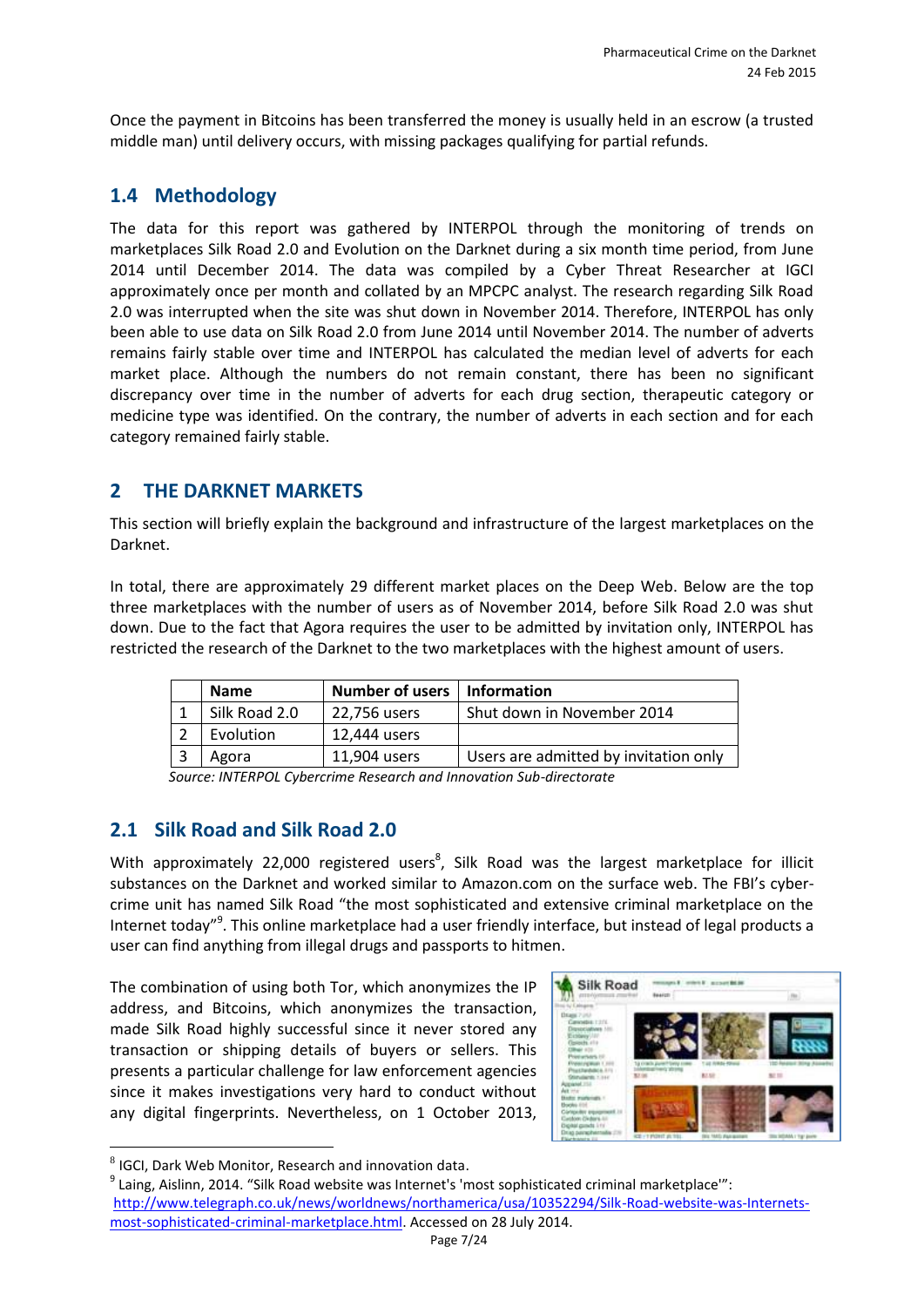after a long-term investigation, a joint operation between US law enforcement agencies resulted in the arrest the operator behind Silk Road in San Francisco: Ross Ulbricht, a 29-year old physics graduate. The FBI estimates that Ulbricht profited approximately USD 80 million from commissions through Silk Road. In total, it is estimated that Silk Road's revenue was USD 1.2 billion in sales during its more than two years of existence $^{10}$ .

In November 2013, almost one month after the arrest of Ulbricht and suspension of Silk Road, it was reported that Silk Road 2.0 was online and operated by former administrators of Silk Road<sup>11</sup>.

However, one year later – in November 2014 – the FBI and Europol conducted a joint operation codenamed Onymous and took down Silk Road 2.0. The person who is suspected of operating the site, 26-year old Blake Benthall (alias "Defcon"), was arrested in San Francisco. The FBI claims that they managed to infiltrate the launch of the new Silk Road 2.0 and that investigators were granted moderator status on the Silk Road 2.0's forums<sup>12</sup>. Within hours of the shutdown of Silk Road 2.0, another site was launched: Silk Road  $3.0^{13}$  both on TOR and I2P.

## <span id="page-7-0"></span>**2.2 Evolution Marketplace**

 $\overline{\phantom{a}}$ 

Evolution was launched in early 2014 as an online black market operating on Darknet. During its first few months Evolution grew rapidly, which can partly be attributed to law enforcement seizures of some of its competitors during the six-month-long investigation codenamed Operation Onymous, carried out in November 2014 by Europol and US law enforcement agencies. Today, Evolution is one of the biggest darknet market places.

The Evolution Marketplace is similar to its predecessors and peers in many ways. Users can browse a selection of wares, offered by a variety of different vendors and find everything from heroin to submachine guns for sale $^{14}$ .

In order to avoid fraudulent behavior by users – such as buyers who do not pay or falsely claim a package never arrived, as well as sellers who insist on receiving payment without actually shipping the product – Evolution also has its own rating system. In many ways, this feedback system is similar to what a user would find on legitimate marketplaces on the surface web, were buyers and sellers can be rated according to customer satisfaction. In addition, there is also a settlement system where administrators can mediate between the parties if either the seller or buyer feels cheated.

Evolution Marketplace prides itself as having high customer satisfaction ratings. For example, here is what Evolution Marketplace users write on the surface web: "[Evolution Marketplace's] commitment to customer service is above and beyond what you'd expect from an illegal online black market. Users have praised their responsive support, and they've even hired a PR rep that hangs out on message boards and responds to complaints, handles interviews, and the like."<sup>15</sup> Evolution also markets itself as being faster than many of the competing marketplaces: "When you're operating behind multiple layers of encryption in the dark corners of the internet, a little extra speed is quite welcome." <sup>16</sup>

<sup>&</sup>lt;sup>10</sup> Forbes staff, 2014. "The Story Behind Silk Road: Photos of Ross Ulbricht and Federal Evidence": [www.forbes.com/pictures/mhl45egijh/ross-ulbricht-8/.](http://www.forbes.com/pictures/mhl45egijh/ross-ulbricht-8/) Accessed on 28 July 2014.

<sup>11</sup> Greenberg, Andy, 2013. *Forbes*. "'Silk Road 2.0' Launches, Promising a Resurrected Black Market for the Dark Web": [www.forbes.com/sites/andygreenberg/2013/11/06/silk-road-2-0-launches-promising-a-resurrected](http://www.forbes.com/sites/andygreenberg/2013/11/06/silk-road-2-0-launches-promising-a-resurrected-black-market-for-the-dark-web/)[black-market-for-the-dark-web/.](http://www.forbes.com/sites/andygreenberg/2013/11/06/silk-road-2-0-launches-promising-a-resurrected-black-market-for-the-dark-web/) Accessed on 28 July 2014.

<sup>&</sup>lt;sup>12</sup> [http://www.businessinsider.com/fbi-silk-road-seized-arrests-2014-11.](http://www.businessinsider.com/fbi-silk-road-seized-arrests-2014-11)

<sup>13</sup> [http://www.businessinsider.com/theres-already-a-silk-road-30-2014-11.](http://www.businessinsider.com/theres-already-a-silk-road-30-2014-11)

<sup>14</sup> [www.evolutionmarketplace.com,](http://www.evolutionmarketplace.com/) accessed on 23 February 2015.

 $\frac{15}{16}$  [www.evolutionmarketplace.com,](http://www.evolutionmarketplace.com/) accessed on 23 February 2015.

[www.evolutionmarketplace.com,](http://www.evolutionmarketplace.com/) accessed on 23 February 2015.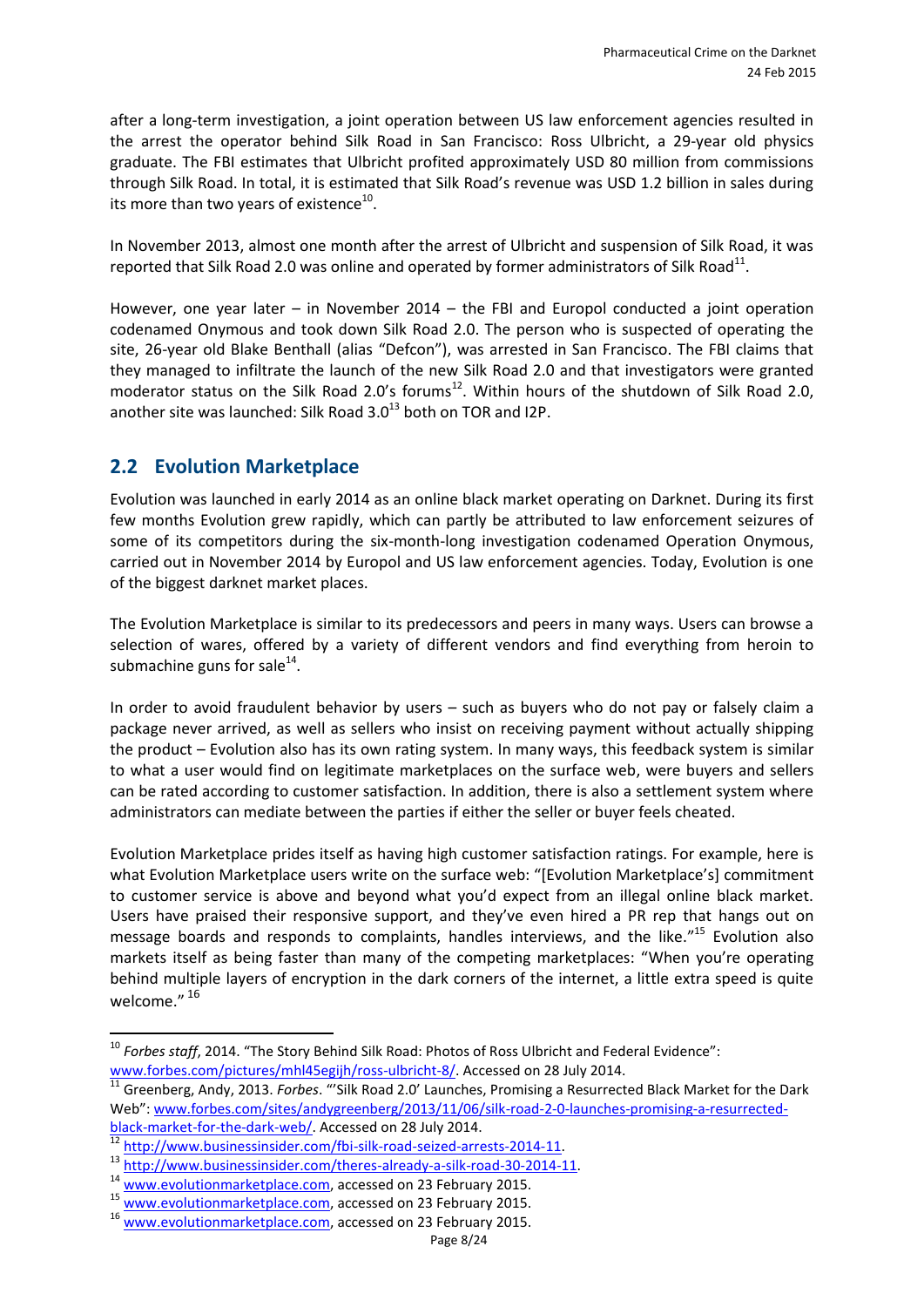#### <span id="page-8-0"></span>**3 RESULTS**

This section presents the findings of the collected and analysed data, divided into two sections: First, Silk Road 2.0, and second, the results for Evolution Marketplace.

#### <span id="page-8-1"></span>**3.1 Silk Road 2.0**



More than 10,000 advertisements are posted in the section entitled "Drugs" on Silk Road 2.0. When we break down these numbers by using Silk Road 2.0's own categorisation system, we find that the largest proportion of drugs advertised on Silk Road 2.0 relate to prescription medication. Prescription medication accounts for 30 per cent of the total amount of drug advertisements on Silk Road 2.0 – compared to Cannabis, which is the second most advertised drug at 17 per cent.



When studying the category entitled "Prescription", and again using Silk Road 2.0's own therapeutic categories – Analgesics (painkillers); General Health (e.g. antidepressants, antipsychotic, anticonvulsants); Relaxants; Sildenafil Citrate (mainly erectile dysfunction medication); and Stimulants – the most prominent category of prescription medicine that is advertised are Relaxants.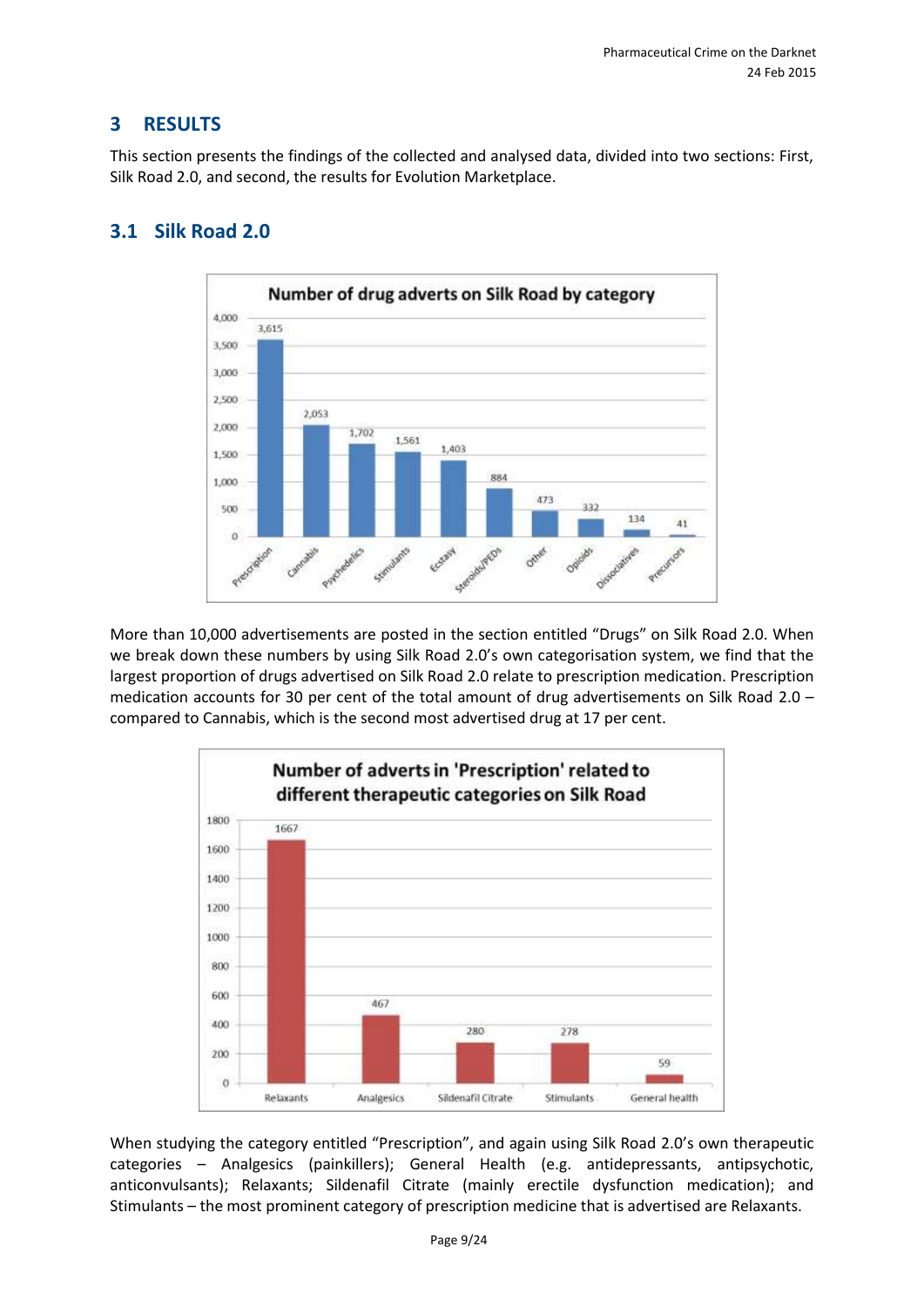

If we examine the medicine types within each therapeutic category, starting with Analgesics (painkillers), the most commonly advertised medicine is Oxycodone. Oxycodone is a opioid pain reliever prescription medicine that treats moderate to severe pain during a longer period of time, for example after an operation.



In the category of General Health items, the most commonly advertised medicine is antidepressants. However, the overall number of advertisements in this therapeutic category is considerably lower compared to the other therapeutic categories.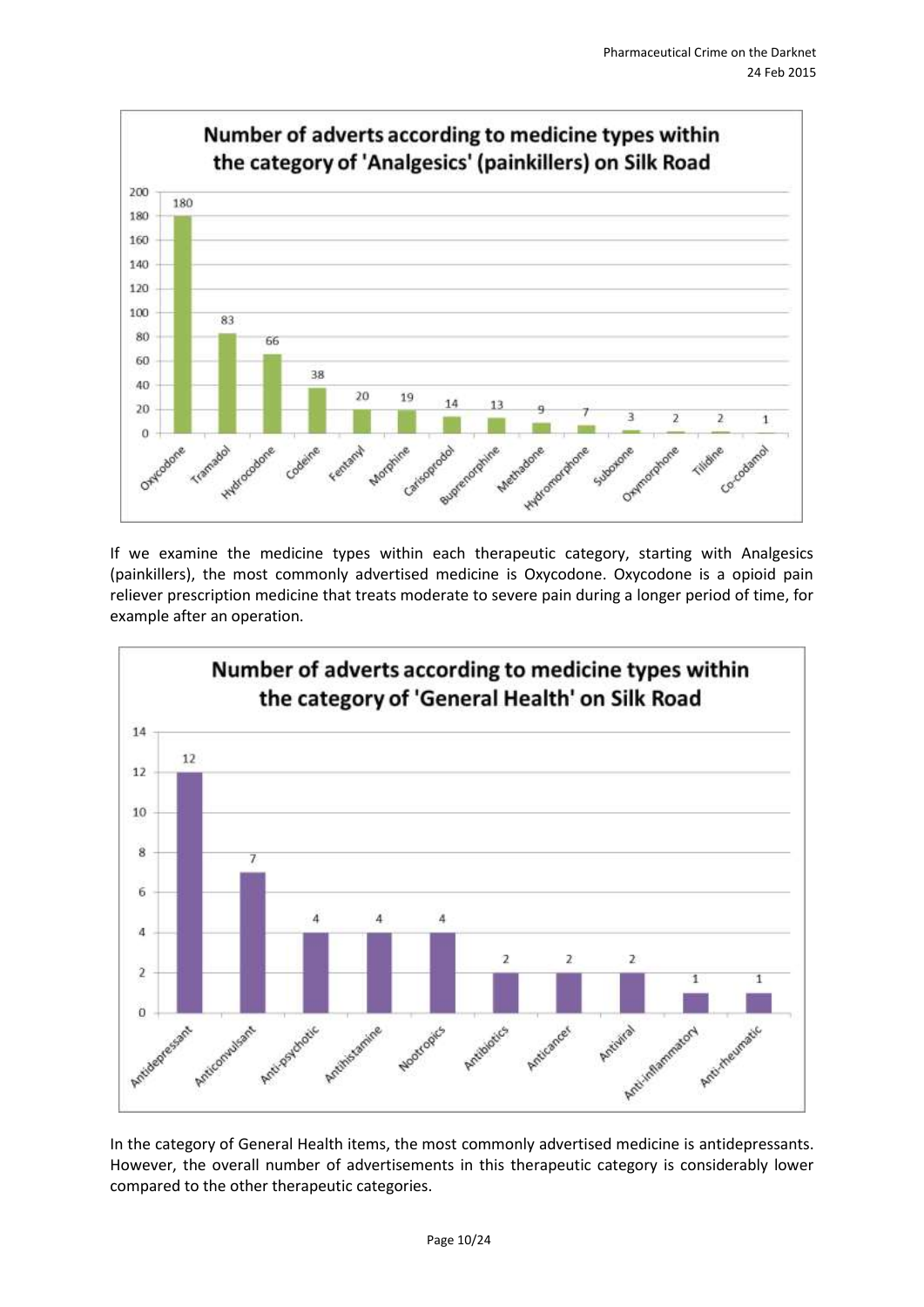

For the category of Relaxants, the vast majority of advertisements relate to Benzos. Benzo refers to benzodiazepine, which is a psychoactive drug that is part of a class of agents that work on the central nervous system. Normally, benzodiazepine drugs are prescribed to treat anxiety, insomnia, alcohol withdrawal and panic disorder. It was first introduced as a medicine in the 1950's and quickly became a popular drug for treating anxiety disorders. For addicts, the combination of alcohol and benzodiazepine also became a way of achieving a sensation of both calm and euphoria. However, according to an article in the journal "Alcohol Research & Health," alcohol and benzodiazepine have a synergistic depressant effect on the central nervous system. In addition, memory losses, or so-called blackouts, is increasingly likely when these substances are combined.<sup>17</sup>



The vast majority of medicine types in the category of Sildenafil Citrate relate to the treatment of erectile dysfunction (ED) medication. Prescription medicines such as Cialis, Kamagra, Tadalafil and Viagra are well-known on the Internet and among the general public for treating ED. Furthermore, for several year's INTERPOL's Operation Pangea<sup>18</sup>, which focuses on combatting illicit online pharmacies, has been reporting the seizure a large amount of ED medication.

 $\overline{\phantom{a}}$ 

<sup>&</sup>lt;sup>17</sup> [http://www.alcoholic.org/research/what-are-the-effects-of-mixing-benzodiazepine-and-alcohol/.](http://www.alcoholic.org/research/what-are-the-effects-of-mixing-benzodiazepine-and-alcohol/) Accessed on 29 July 2014.

<sup>&</sup>lt;sup>18</sup> For more information, please visit:<http://www.interpol.int/Crime-areas/Pharmaceutical-crime/Operations>.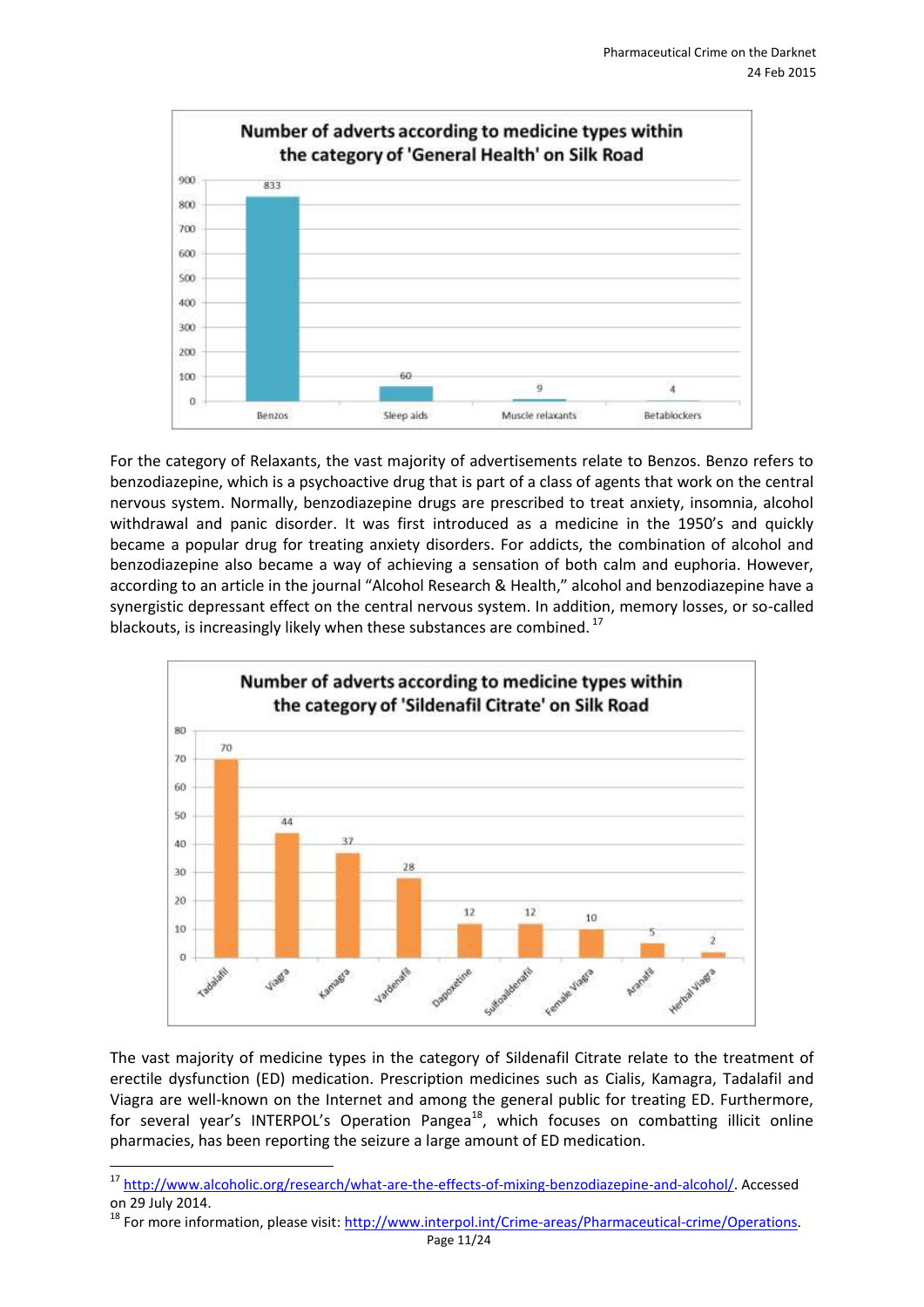

Modafinil is a prescription drug that improves daytime wakefulness in people with, for example, narcolepsy, or who are sleep deprived from working night shifts. Similarly, Adderall is a psychostimulant prescription medicine that is used to treat attention deficit hyperactivity disorder (ADHD) and narcolepsy. The third most popular prescription stimulant, Methylphenidate, is also a medicine that treats ADHD and narcolepsy.



## <span id="page-11-0"></span>**3.2 Evolution Marketplace**

Similar to Silk Road 2.0, the vast majority of adverts on Evolution relate to drugs (14,214 adverts) compared to the second most common category "Guides and Handbooks" (2,739 adverts).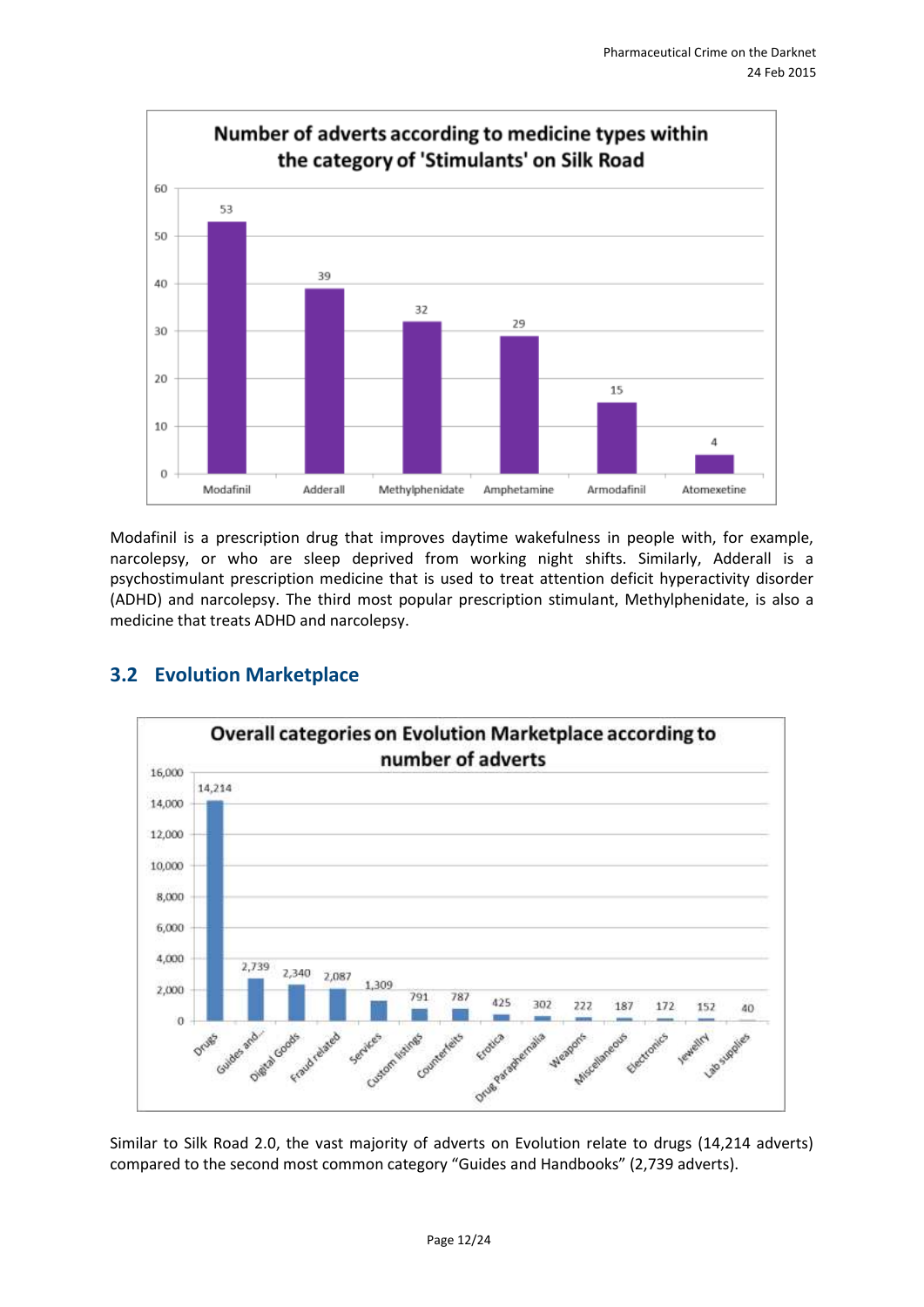

On Evolution, 9 per cent of the total amount of advertised drugs can be classified as prescription medicines. However, if we also include the categories of "Stimulants" and "Benzos", which often contain prescription medicines, the percentage could be as high as 32 per cent. On Evolution, cannabis is the largest drug advertised (26 per cent). Other commonly advertised medicines among the prescription category on Evolution are different types of "Ecstasy" and "Stimulants", commonly referred to as "uppers", which temporarily increase alertness and energy.



When we take a look at the different categories of medicine advertised within the "Prescription Medicine" category we see that the vast majority of adverts relate to "Stimulants" (300 adverts). The second most common adverts are for sildenafil citrate, the active ingredient in Erectile Dysfunction (ED) medication. Analgesics, or painkillers, are the third most commonly advertised prescription medicine.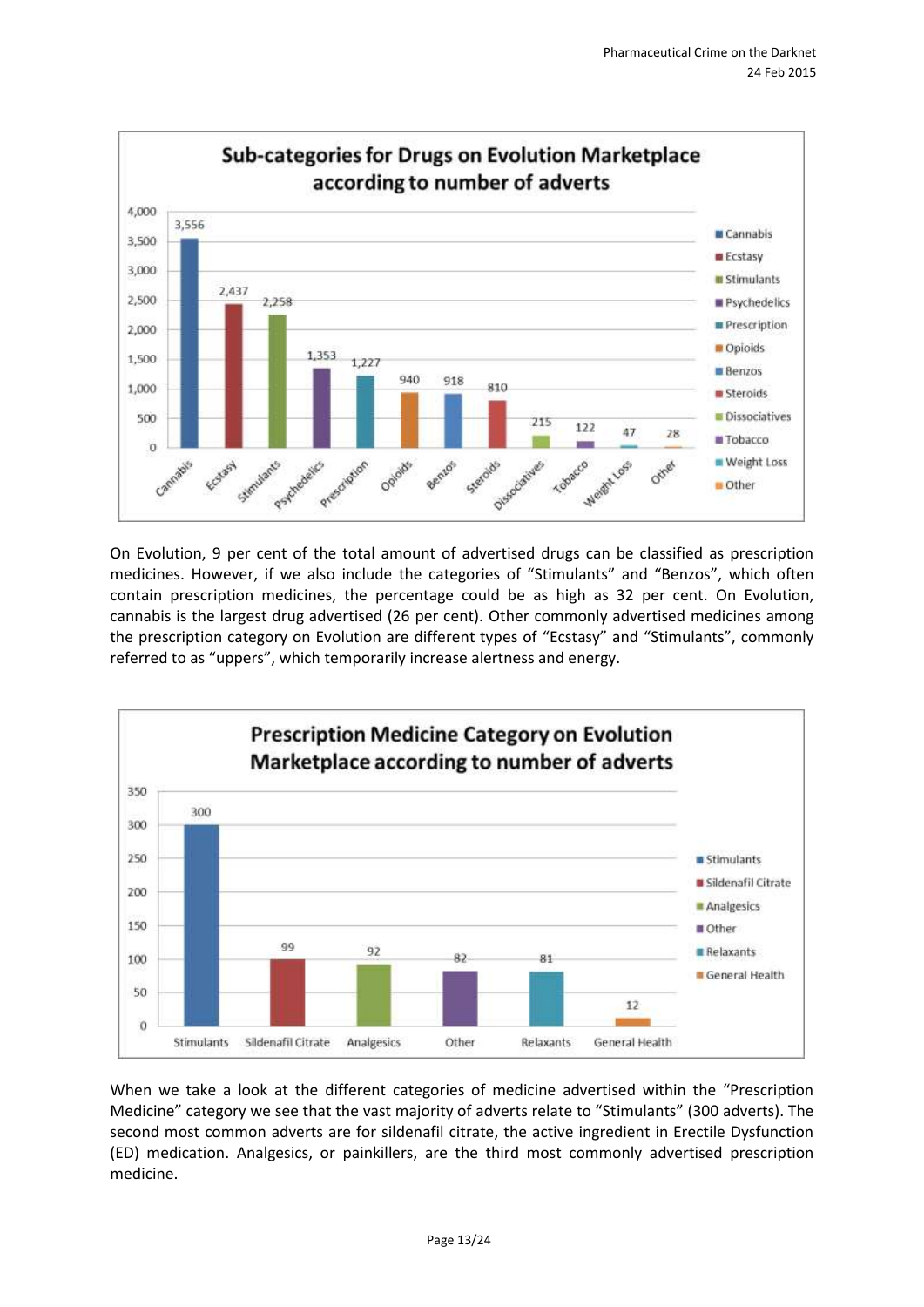| <b>FAVORITE</b> | 15 x 30mg NSI Valum<br>ShadowMan   100.0%   1000   131/5<br>Ħ                                                               | BTC 0.0421 | Boy It Now        |
|-----------------|-----------------------------------------------------------------------------------------------------------------------------|------------|-------------------|
| <b>FAVORITE</b> | 28r. Sing Actors Discrepan Chemist grade!<br>Naming-ok (100.0% ) a FESTIVITY<br>$\alpha$                                    | BTC 0.0695 | Bey It Nim        |
| <b>FAVORITE</b> | 100mg Pure Pharmaceutical Abrazolam diaw<br><b>Xanas Powder)</b><br>Premiumgear (100.0%) [ [ [ ] ] [ ] [ ] [ ]<br>Æ.<br>BE. | BTC 0.1210 | Bay It Nie        |
| <b>FAVORITE</b> | Roche Mimg Docepam Nortum) x 19.<br>corbonut (99.6%) Constitution<br>$ \alpha$                                              | BTC 0.0421 | <b>Boy It Now</b> |
| FAVORITE        | Mix AND MATCH - Controlled reedications -<br>Benzus - pain media<br>University ( 97.3% ) all a valid by<br><b>FE</b>        | BTC 0.0026 | <b>Boy It Now</b> |
|                 | 500 mg Aprapoiam - Pure White - Shipping from<br>1/2 %<br>paymorpheus ( 100.0% ) <b>( 100.1 ) ( 100.0</b><br>o              | BTC 0.2232 | <b>Buy It Now</b> |

#### <span id="page-13-0"></span>**3.2.1 Examples of illicit medicines and medical devices advertised on Evolution**

Example of advertisements of Benzos on Evolution Marketplace. Please note that at the time of publication one bitcoin was valued as USD 235.

|                                                               |                                        | Roche 10mg Diazepam (Valium) x 10<br>By corberus ( 99.6%) Transcribed |            |          |
|---------------------------------------------------------------|----------------------------------------|-----------------------------------------------------------------------|------------|----------|
|                                                               | BTC 0.0421<br>Only 40 items remaining. |                                                                       | One.       | æ,       |
| $\frac{1}{\sqrt{2}}\sum_{i=1}^{n} \frac{1}{\sqrt{2}}$         | Postage Option                         | $\cdot$                                                               | Buy it Now |          |
| $\mathbb{Z}$                                                  | Escrow<br>Class<br>Ships From          | Yes, escrow by Evolution is available.<br>Physical<br>United Kingdom  | Favorite   | Question |
| Feedback<br>Rebum Policy<br>Details:                          |                                        |                                                                       |            |          |
| Description<br>10 of your finest roche high dosed vallum 10mg |                                        |                                                                       |            |          |
| Ships To                                                      |                                        |                                                                       |            |          |
|                                                               |                                        |                                                                       |            |          |

Example of Diazepam being advertised on Evolution Marketplace under the category of "Benzos" by a seller in the UK and shipped worldwide.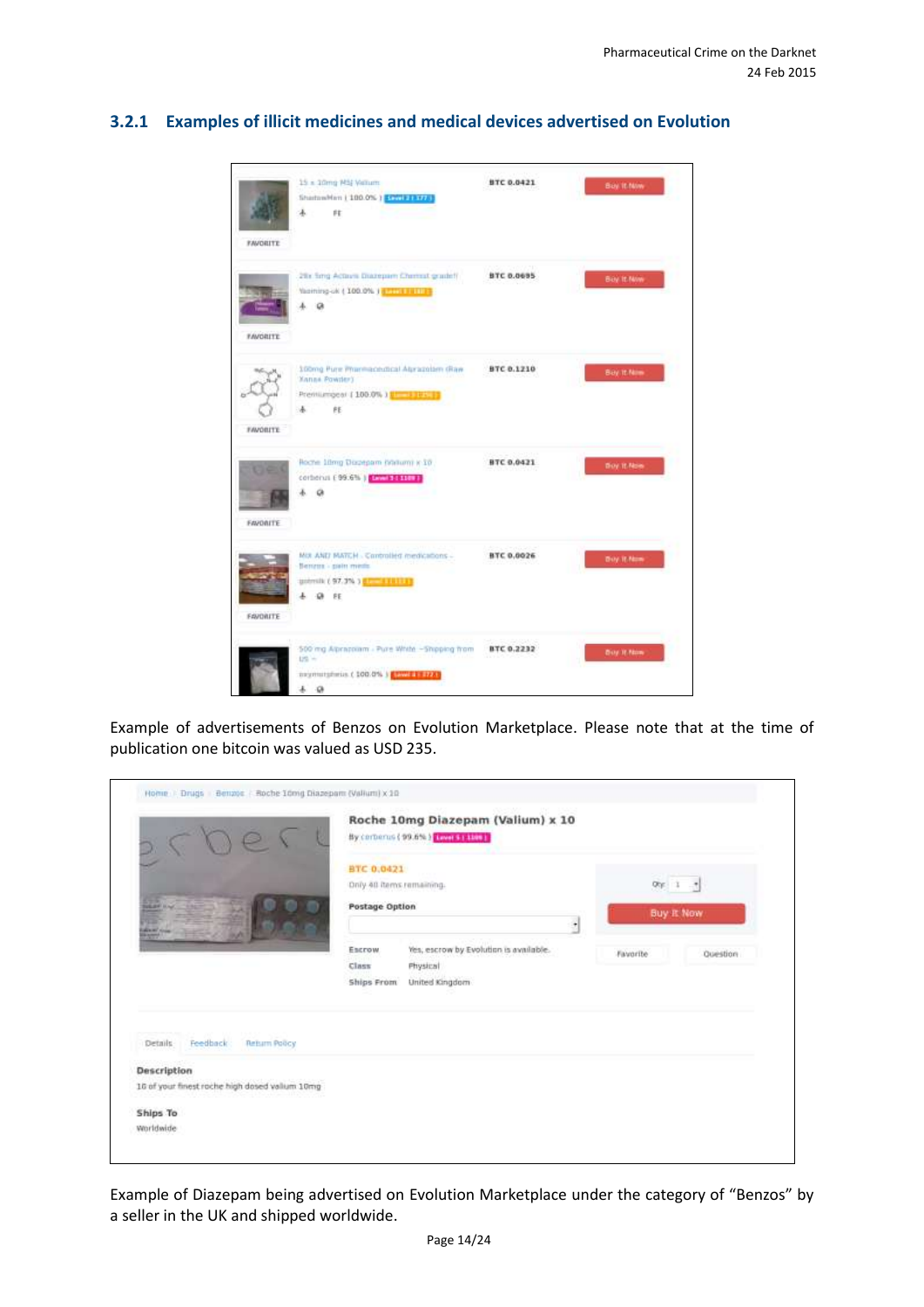| CHRONO 500 IIIE<br>program is shown<br><b>BTC 0.0066</b><br>served & policies is release<br>$Qk_F = 1$<br>Only 7 thems remaining.<br>armocieCalino<br>providents and<br><b>Postage Option</b><br><b>Buy It Now</b><br>o<br>히<br><b>H</b> Grey College<br>present content and<br>Yes, escrow by Evolution is available.<br>Escrow<br>Favorite<br><b>Advertising</b><br>Class<br>Physical<br>Slovenia<br>Ships From<br>3 HAOW<br>Details<br>Feedback<br>Return Policy: |                        |
|----------------------------------------------------------------------------------------------------------------------------------------------------------------------------------------------------------------------------------------------------------------------------------------------------------------------------------------------------------------------------------------------------------------------------------------------------------------------|------------------------|
|                                                                                                                                                                                                                                                                                                                                                                                                                                                                      |                        |
|                                                                                                                                                                                                                                                                                                                                                                                                                                                                      | $\left  \cdot \right $ |
| <b>Description</b><br>Genuine hospital tablets                                                                                                                                                                                                                                                                                                                                                                                                                       |                        |
|                                                                                                                                                                                                                                                                                                                                                                                                                                                                      |                        |
|                                                                                                                                                                                                                                                                                                                                                                                                                                                                      | Question.              |
|                                                                                                                                                                                                                                                                                                                                                                                                                                                                      |                        |
| Sodium Valproate 333 mg                                                                                                                                                                                                                                                                                                                                                                                                                                              |                        |
|                                                                                                                                                                                                                                                                                                                                                                                                                                                                      |                        |
|                                                                                                                                                                                                                                                                                                                                                                                                                                                                      |                        |
|                                                                                                                                                                                                                                                                                                                                                                                                                                                                      |                        |
| Valproic Acid 145 mg                                                                                                                                                                                                                                                                                                                                                                                                                                                 |                        |
| Ships To                                                                                                                                                                                                                                                                                                                                                                                                                                                             |                        |

Example of Depakine being sold from Slovenia. The description "genuine hospital tablets" indicates that the medicine may have been diverted from a hospital. Depakine is classified as an anticonvulsant; it treats mood disorders and also helps to prevent migraine headaches.

|                                              | Ultram Tramadol 200 mg x 100 tabs<br>By medispuns Cryle 1 Doctor (20)                                      |                              |
|----------------------------------------------|------------------------------------------------------------------------------------------------------------|------------------------------|
| 00<br>00<br>$00 - 000$<br>l<br>66<br>看<br>09 | ВТС 0.1614<br>In stock.<br><b>Postage Option</b><br>치                                                      | $Q(x) = 1$<br>Buy It Now     |
|                                              | Yes, escrow by Evolution is available.<br>Escrow<br><b>Class</b><br>Physical<br>Ships From<br><b>kidia</b> | Favorite:<br><b>Düestion</b> |
| Details<br>Feedback<br><b>Return Policy</b>  |                                                                                                            |                              |

Example of an advertisement for Tramadol, shipped from India. During the past few years, INTERPOL's MPCPC Sub-directorate has noted a considerable increase of Tramadol medication being shipped from India to the Middle-East and West Africa.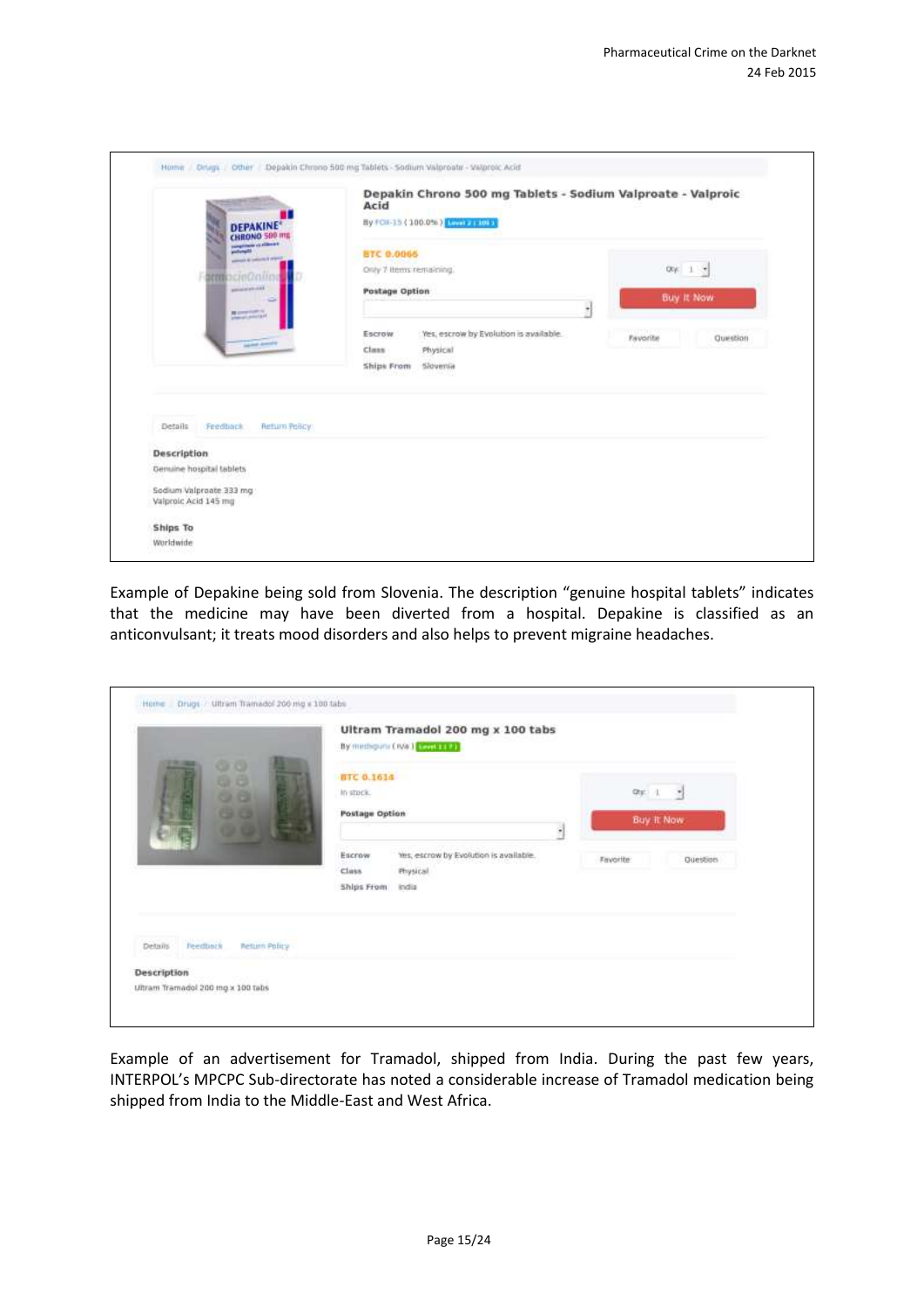|                                                                   | <b>B&amp;D Insulin Syringes1ml 30 gage</b><br>By diptalposi2014 (97.8%) [Sweet 1221]                                                                               |                              |
|-------------------------------------------------------------------|--------------------------------------------------------------------------------------------------------------------------------------------------------------------|------------------------------|
|                                                                   | BTC 0.0067<br>In strock.<br>Postage Option                                                                                                                         | Buy it Now<br>3              |
|                                                                   | No, this listing requires FE.<br>Escrow<br>Class<br>Physical<br><b>United States</b><br>Ships From<br><b>Information Company</b>                                   | <b>Firvorite</b><br>Question |
| <b>Betram Pulicy</b><br>Feedback<br><b>Details</b><br>Description |                                                                                                                                                                    |                              |
| for that lesting because you get free shipping then.              | These are great to get off with. I have been using these for over twentyfive years now. There are only \$2.50 a piece, plus shipping unless you buy ten then check |                              |
|                                                                   |                                                                                                                                                                    |                              |
| Ships To                                                          |                                                                                                                                                                    |                              |

It is also possible to buy medical devices, such as insulin syringes, on the marketplaces. The above is an advertisement on Evolution Marketplace for syringes normally used for diabetics to inject insulin, but can also be used to inject other types of liquid substances. In the example above the syringes can be shipped from the US worldwide.

| Departer Refle Hoe Daw - Http://AlaSilrowicange.commonwearu.ptp/birtiis300               |                 |                |                                           |
|------------------------------------------------------------------------------------------|-----------------|----------------|-------------------------------------------|
| <b>Now</b><br><b>Just</b>                                                                |                 |                |                                           |
| Vice over 240 boated in-                                                                 |                 |                |                                           |
| Information                                                                              | Teatre          | Paraha.        | Limit point                               |
| ٠<br>Articularments<br>ling imperial many or strengthen.                                 | $\sim$          | 1,046          | Tomas FEATURE<br>3 29 Throughlas          |
| 10 Holochest<br>We're any successful at inning                                           | tites.          | 1.1%           | tions factories<br>in riveryons           |
| Events.<br><b>STANDARD</b>                                                               | <b>Toples</b>   | <b>Floate:</b> | Lest post                                 |
| <b>III</b> . Monthly Ruths<br>He course founded tolla.                                   | $\rightarrow$   | <b>NH</b>      | Trailey 12/38-42<br><b>NUMBER</b>         |
| <b>Rowkie Zana</b>                                                                       | Teetro          | Pineto:        | Last pear.                                |
| 11. barndurfung<br>lies to be Linkder meterpack? Our tolls.                              | $\sim$<br>1,630 | <b>A</b> doct  | Thomas 1 & 1 & 222<br>Ed tractailline set |
| $\mathbb{R}$<br><b>Mendin Guardions</b><br>multising wid hours were erry a run such hea- | A.MIR           | mm<br>SLSIE!   | <b>Tomay FEIRE FL</b><br>49 Machine       |
| Marketateca                                                                              | <b>Topics</b>   | <b>Finds</b>   | Last peak                                 |
| Drugs Ventors<br>Advisionants & moves to all maps<br>an an                               | 3346            | sche           | Toppy 14-19 Str.<br>in The Frenchmit      |
| Pinancia Vandara<br>Americansents & recover for feature at theirs.                       | 1.346           | at six         | Tomas Ld Lt art<br>by abstracted I        |
| <b>Gaides Wenders</b><br>٠<br>Advertisements & money by guerre and luteries              | <b>SIET</b>     | 11, 200        | Thung 12,00 list<br>to kinhi.             |
| <b>USer Vendors</b><br>Ashed because to do resisted for all street benzo.                | TBE             | 15,201         | Side 121/14<br>by sharper.                |
| ٠<br><b><i><u>Bidament Climid</u></i></b><br>Assista market demand for law preducts.     | 3.81T           | 21.708         | Tender 1 & OD.37<br>Se announcement       |
|                                                                                          |                 |                |                                           |

#### <span id="page-15-0"></span>**3.2.2 Examples of communication platforms and products for shipping and concealment**

Evolution Marketplace also hosts a forum were the most popular topics relate to drugs and payments. In these forums the users can exchange different experiences of when they came into contact with law enforcement or how to pack the products they are selling in order to avoid detection. This is a simple yet effective way to ensure that a modus operandi to ship illicit medicines can be developed and modified according to the latest countermeasures employed by law enforcement.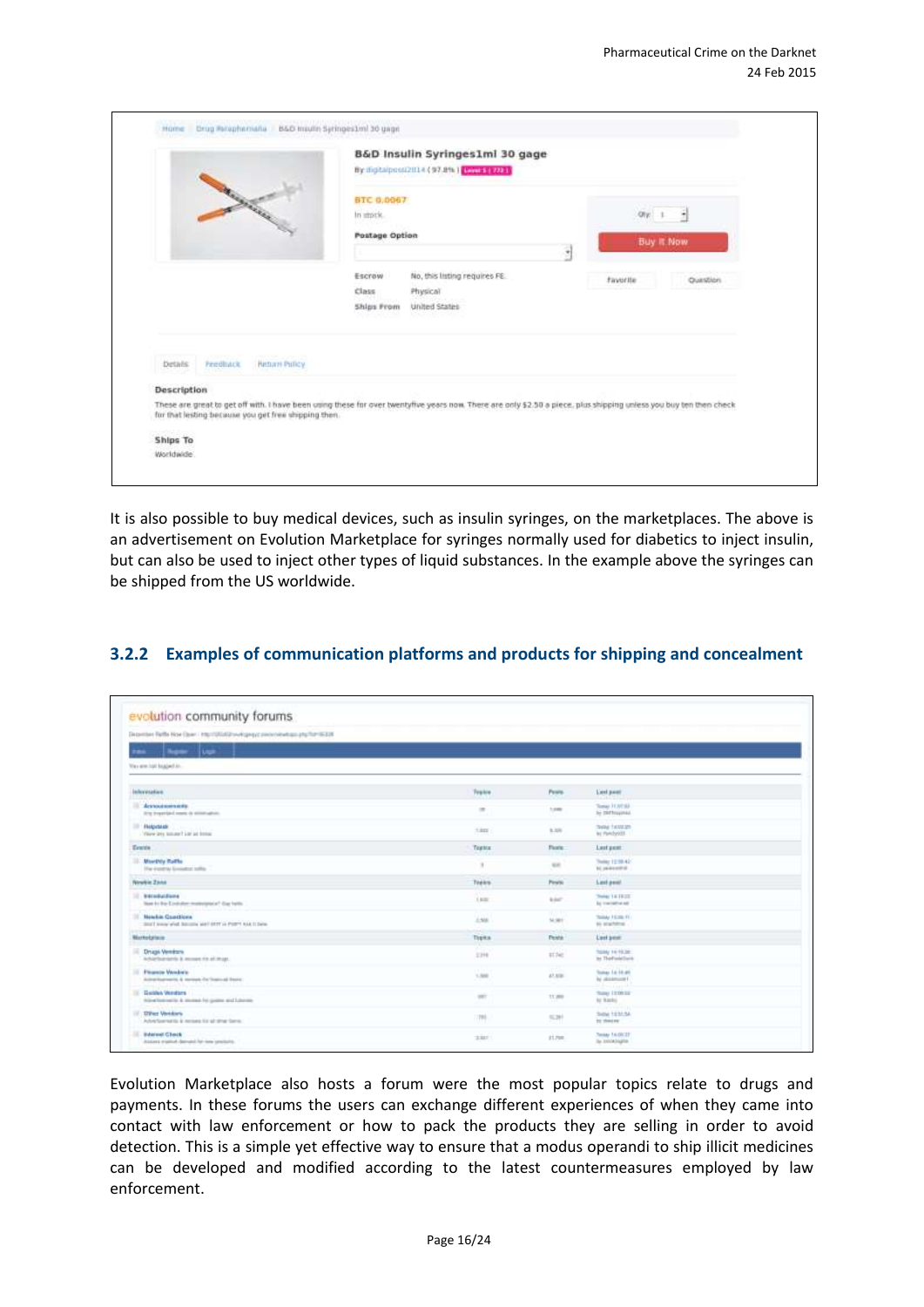| Disclorit.                     | 湖中川花は出版                                                                                                                                                                                                                                                                                                                                                                                                                                            |
|--------------------------------|----------------------------------------------------------------------------------------------------------------------------------------------------------------------------------------------------------------------------------------------------------------------------------------------------------------------------------------------------------------------------------------------------------------------------------------------------|
| <b>Resident Modeled Edgard</b> | dillo:                                                                                                                                                                                                                                                                                                                                                                                                                                             |
|                                | I art DOOUTY, Success Parenty Physician specialized in those boary weeking to huist the root restatuto association drug Law, shall thego, two poschouch we adultional, than possible construction and show                                                                                                                                                                                                                                         |
| \$                             | Free April 2022 2 lease officent professional scholar in register in the sing use and boatly, but in his Road and fulls, Boat 2.0 Faluers. Thisse assumptions their third againma regarding photography of annotation, iron of<br>dray and tryst-linker conditions (law-fit dealers), published of bualti. [ variousloations, advance affects and leasely) (this columbial memorial).                                                              |
|                                | That is a copy of my thread in cropinal bit farum;<br>9000 / Welk and the Auty Welk DOLESSEE HOW PROVIDED ENDINGER (4900) - HEATLESSEE (Particular 147000) &                                                                                                                                                                                                                                                                                       |
| 1.00                           | this cars say no CV in the professional page:<br>Rebort Precision in highly Audit Version after Market Victory                                                                                                                                                                                                                                                                                                                                     |
|                                | Add issues dram about my work henc-<br>NEW CHARGE ARRESTS ARRESTS TO THE RESIDENCE AND ARRESTS ARE<br>RSI-(Yeah, Realpoint Jackstown) (What's coupled a garden surg-advance in growth and the dark wells with the constitution of the first and<br>http://www.enedal.com/racare-facroaches.bpb/a-405weet-type-of-driag-less-stemped-broad-<br>Milas (Yelene, else) contribued this studier was to the provide spidely control the spide chape RT1. |
|                                | The service of whereaties and apartment about drugs to a Feb industries perspective is over to canned to Evaluation Platnostics. The can post and questions in Machinea                                                                                                                                                                                                                                                                            |
|                                | Miller (Valencia chiedro treas plantifia) control<br>No PDF bey: Hilps classroot are concerned to a particular in children's UKR (2) \$120.<br>If packets my wind is surely passe invider develop-<br>Indicated in a printer and the world building                                                                                                                                                                                                |
|                                |                                                                                                                                                                                                                                                                                                                                                                                                                                                    |

There are also a number of alleged professional health care practitioners who are active in the forums and provide health care advice against payment or sell illicit medicines. One of the posts in the Evolution forum comes from an alleged Spanish family doctor (username: DoctorX) who advertises his services in terms of professional advice for drug users and even provides his CV for potential customers.



To further protect the merchandise that is being shipped, this is an example of an advertisement from Evolution of a smell neutralizer that is also used against customs canine units: "It also affective against custom dogs" the advertiser writes.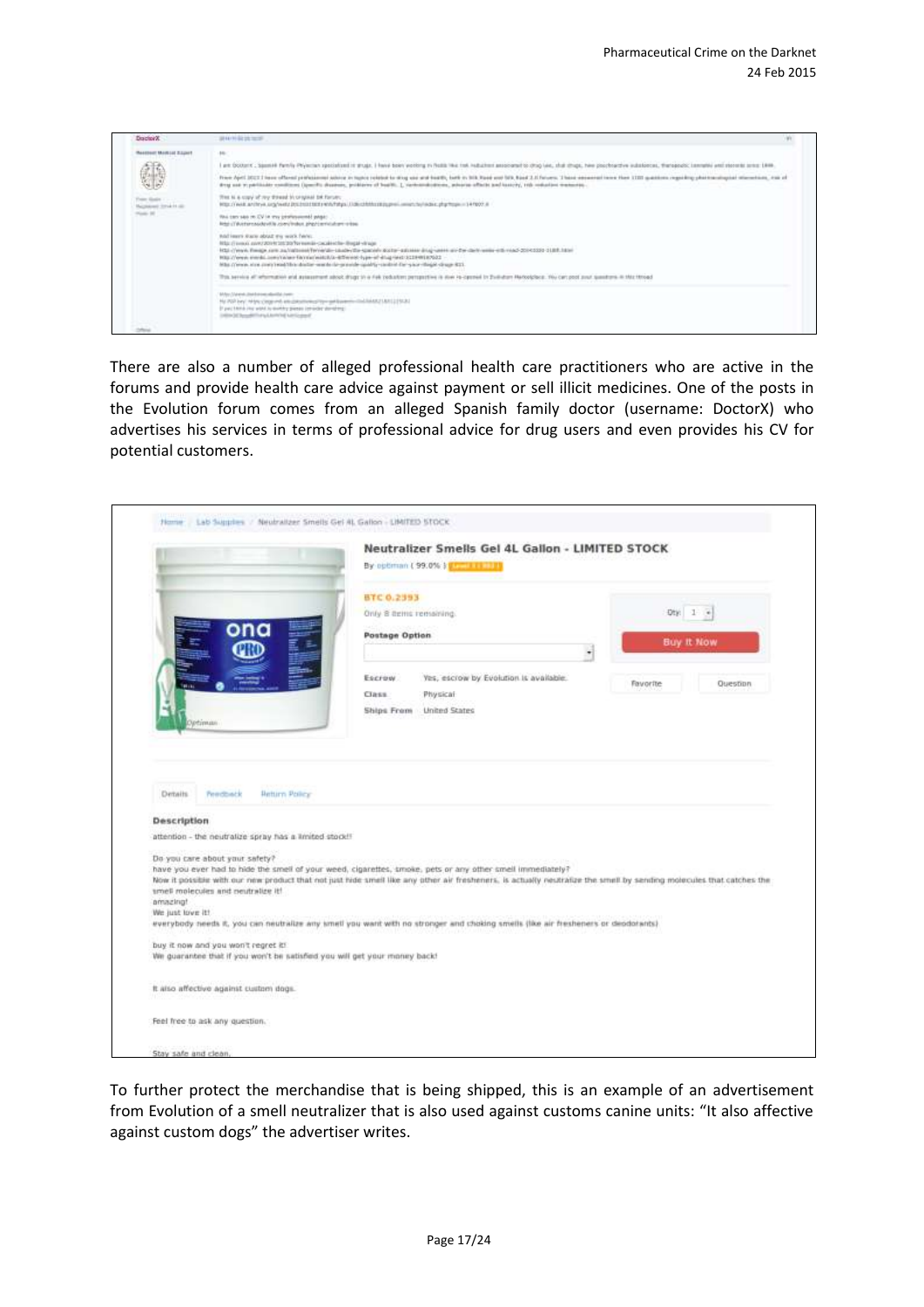|                                                                                                            |                                                  | 25 pieces MMB bags 15 cm x 20cm<br>By weedybushis ( 96.6% ) Levels ( 419 ) |           |                        |
|------------------------------------------------------------------------------------------------------------|--------------------------------------------------|----------------------------------------------------------------------------|-----------|------------------------|
|                                                                                                            | <b>BTC 0.0333</b><br>in stock.<br>Postage Option |                                                                            | $Qxy = 1$ | 리<br><b>Buy It Now</b> |
|                                                                                                            | Escrow<br><b>Class</b><br>Ships From             | ₫<br>Yes, escrow by Evolution is available.<br>Physical<br>Netherlands     | Favorite  | Question               |
| Feedback<br>Return Policy<br>Details<br>Description                                                        |                                                  |                                                                            |           |                        |
| 25 pieces MMB bags                                                                                         |                                                  |                                                                            |           |                        |
| MBB 15 cm x 20cm 100 flat foil pouches<br>These are top quality<br>Easily sealable with Hair Straighteners |                                                  |                                                                            |           |                        |
| Ships To                                                                                                   |                                                  |                                                                            |           |                        |
|                                                                                                            |                                                  |                                                                            |           |                        |

Pharmaceuticals that are being shipped are usually packed in these small plastic bags that can be sealed with hair straighteners to avoid customs canine units from picking up a scent. Above is an example of these plastic bags being sold on Evolution and shipped from the Netherlands worldwide.

| Only 49 items remaining.<br>Yes, escrow by Evolution is available.<br>Physical<br>Sweden | × | Favorite | Qby: 1<br>×<br><b>Buy It Now</b><br>Question |
|------------------------------------------------------------------------------------------|---|----------|----------------------------------------------|
|                                                                                          |   |          |                                              |
|                                                                                          |   |          |                                              |
|                                                                                          |   |          |                                              |
|                                                                                          |   |          |                                              |
|                                                                                          |   |          |                                              |
|                                                                                          |   |          |                                              |
|                                                                                          |   |          |                                              |
|                                                                                          |   |          |                                              |

Example of an advertisement with empty capsules for the transportation of powdered drugs on Evolution Marketplace. Just like with the smell neutralizer and the plastic bags, the empty capsules is a way for the sender to conceal the shipment of illicit pharmaceuticals and avoid detection by law enforcement authorities.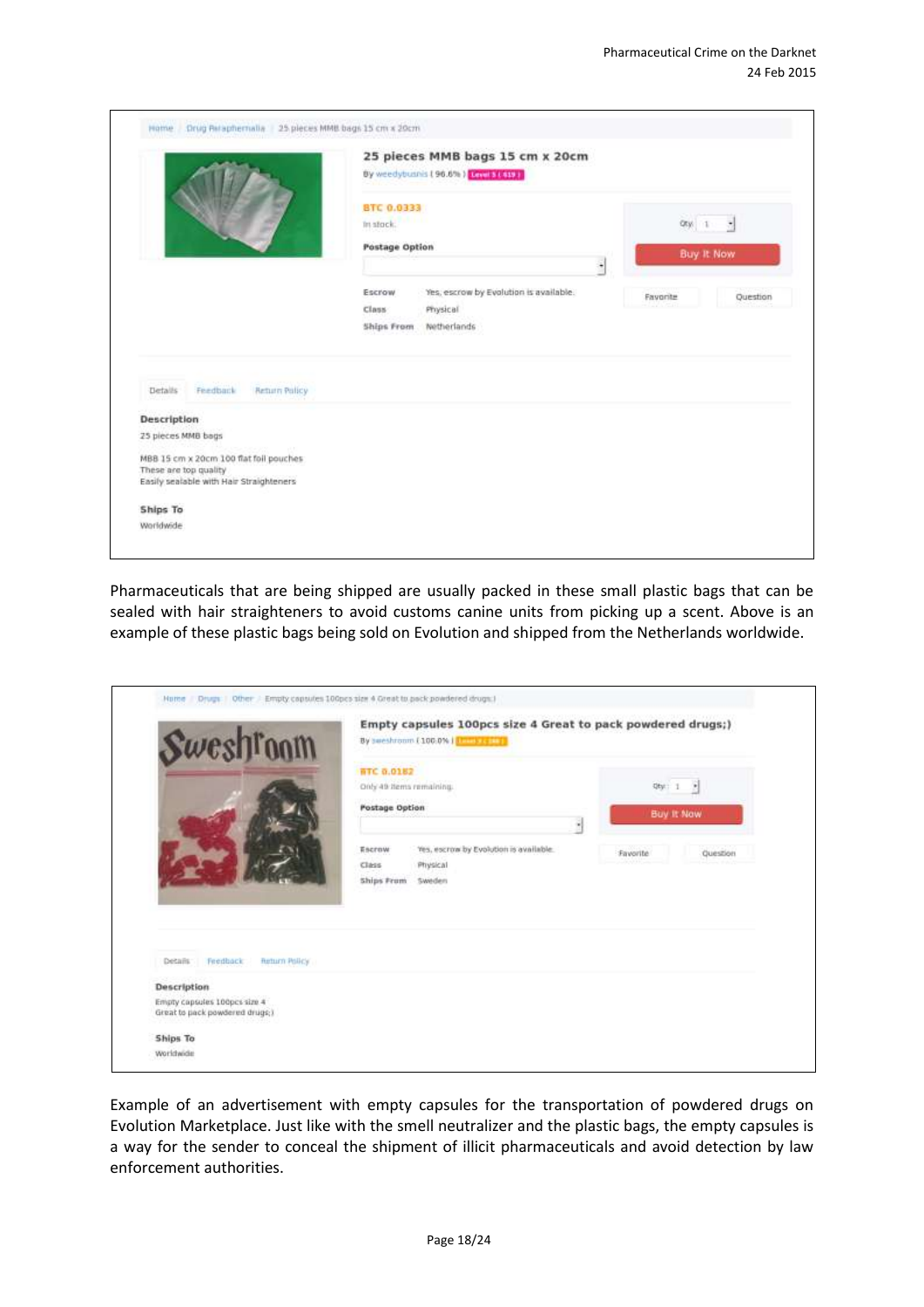#### <span id="page-18-0"></span>**4 CONCLUSION**

The results presented in this report suggest that one of the most commonly advertised products on Silk Road 2.0 and Evolution are prescription medicines. Before Silk Road 2.0 was shut down, 30 per cent of the total amount of advertised drugs were prescription medicines – compared to the second most advertised, cannabis, at 17 per cent. Within the section of prescription medicines, the most commonly advertised therapeutic category on Silk Road 2.0 was "Relaxants", which mainly refers to benzodiazepine (e.g. used to treat anxiety, panic, insomnia and alcohol dependence). On Evolution, 9 per cent of the total amount of advertised drugs can be classified as prescription medicines. However, if we also include the categories of "Stimulants" and "Benzos", which often contain prescription medicine, the percentage could be as high as 32 per cent. On Evolution, cannabis is the largest drug advertised (26 per cent). Other commonly advertised medicines among the prescription category on Evolution are different types of "Ecstasy" and "Stimulants", commonly referred to as "uppers", which temporarily increase alertness and energy.

It is noteworthy that the type of prescription medicines advertised on Silk Road 2.0 and Evolution are not completely aligned with the results from the previous year's Operation Pangea, a global INTERPOL operation which aims at disrupting the illicit online trade of pharmaceuticals on the surface web. Although ED medication was advertised on Silk Road 2.0 and is advertised on Evolution, it is not at all as prominent as in the seizure statistics from Operation Pangea. Year after year, the most commonly seized product during Operation Pangea is ED medication. By contrast, on Silk Road 2.0, the vast amount (78 per cent) of drug advertisements were "Relaxants" and "Analgesics", while only 10 per cent are adverts for Sildenafil Citrate (ED medication). A very similar result is found on Evolution where 71 per cent of drug adverts relate to "Stimulants", "Relaxants" and "Other" types of medication, with only 15 per cent devoted to ED medication. It is also interesting to note the low percentage of slimming pills on Silk Road 2.0 and Evolution, which is prominent among the seizures in Operation Pangea. Since slimming pills are mostly consumed by women, this is an indication that most Silk Road 2.0 users may be male.

Similar to the problem with illicit online pharmacies on the surface web, the advertisements on these Darknet marketplaces for prescription drugs can potentially be selling falsified medicine. Since many, if not most, of the advertisements on the two investigated marketplaces offer shipping world-wide, this is truly a public health problem on a global scale. Although several of these adverts claim to be shipping from Europe, North America and Australia, we know from the *modus operandi* used by the illicit online pharmacies on the surface web that the products are oftentimes falsified, diverted or stolen in other regions of the world and then transported to a European or North American destination to appear authentic. However, there is currently not enough evidence to conclude with certainty that the Silk Road 2.0 and Evolution adverts are using the same type of "drop shipping" as the illicit online pharmacies on the surface web.

In conclusion, the issue of pharmaceutical crime on Darknet market places, poses a great challenge to law enforcement and a severe risk to public health on a global scale. Currently, these market places are not utilised on a grand scale, mainly due to the fact that TOR makes it much slower than the surface web. In order for law enforcement to stay ahead of the curb and effectively mitigate the threat posed by criminals operating on the Darknet, INTERPOL IGCI offers capacity development support for member countries that want to create or further develop cybercrime units with specialized training on analyzing darknet infrastructure. In parallel, INTERPOL's specialised crime units, such as MPCPC, will continue to give member countries tailored support for particular crime areas. In the case of pharmaceutical crime, international and interagency cooperation are essential to combat this global problem and protect public health.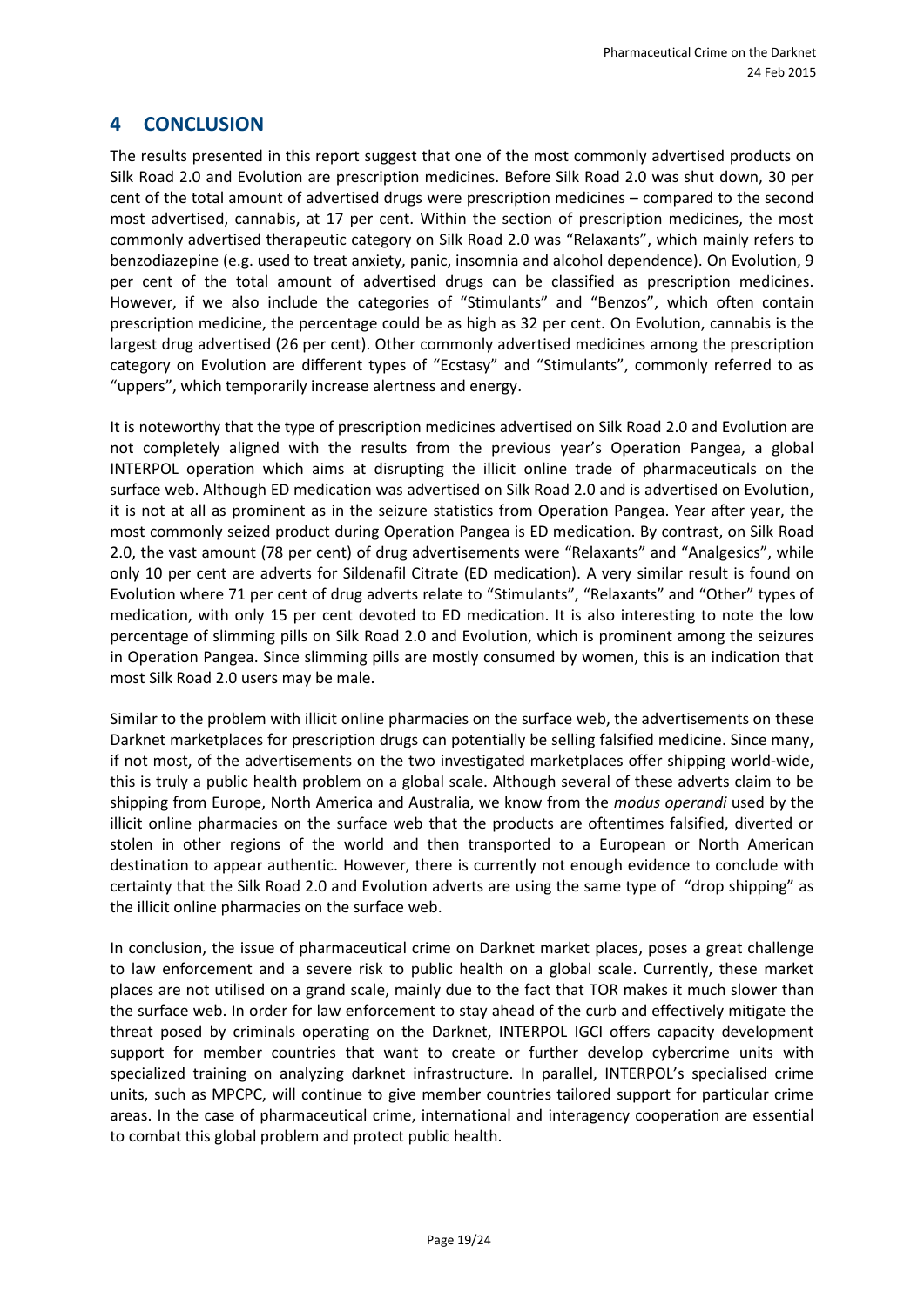<span id="page-19-0"></span>Pharmaceutical Crime on the Darknet 24 Feb 2015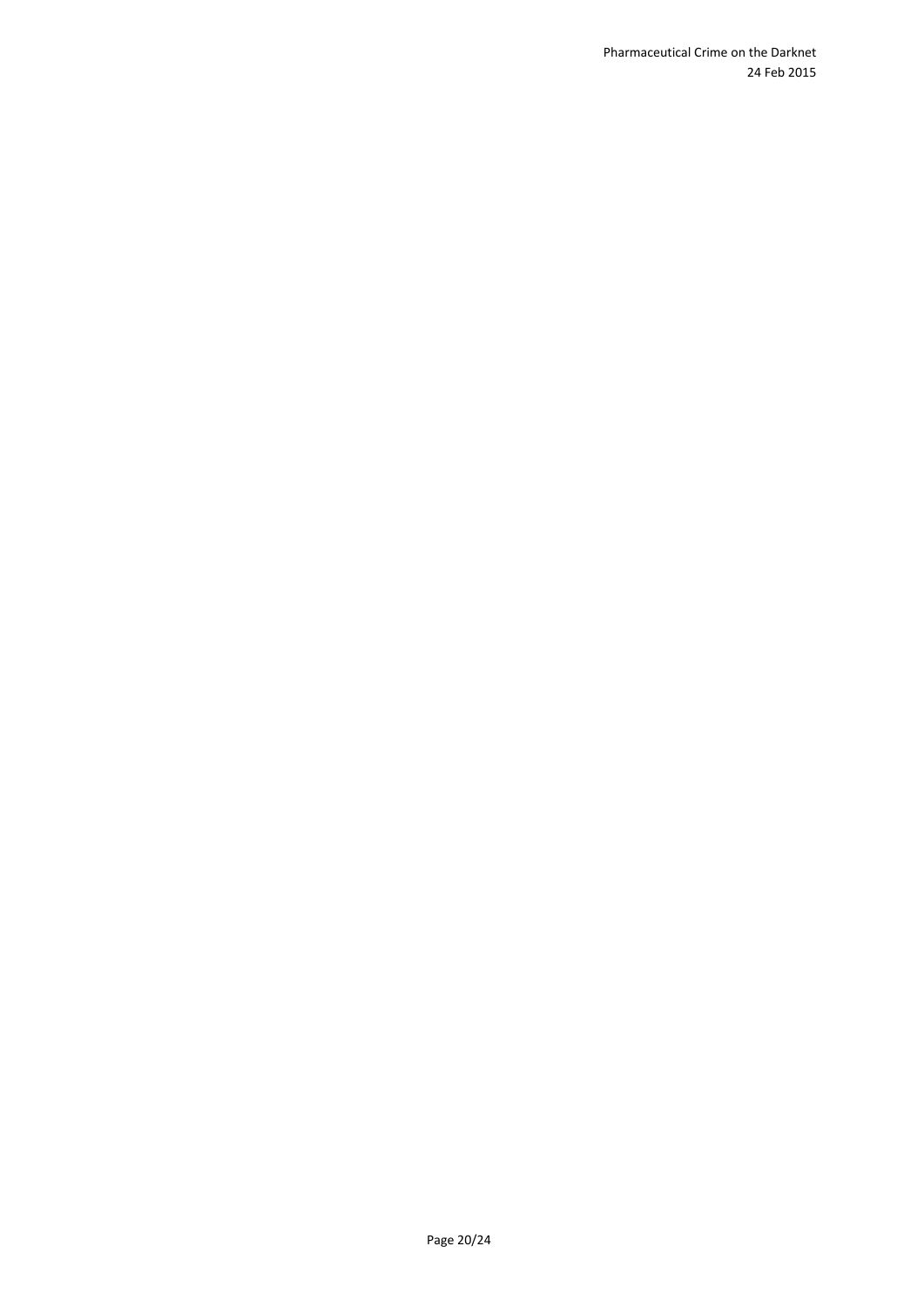## **APPENDIX I**

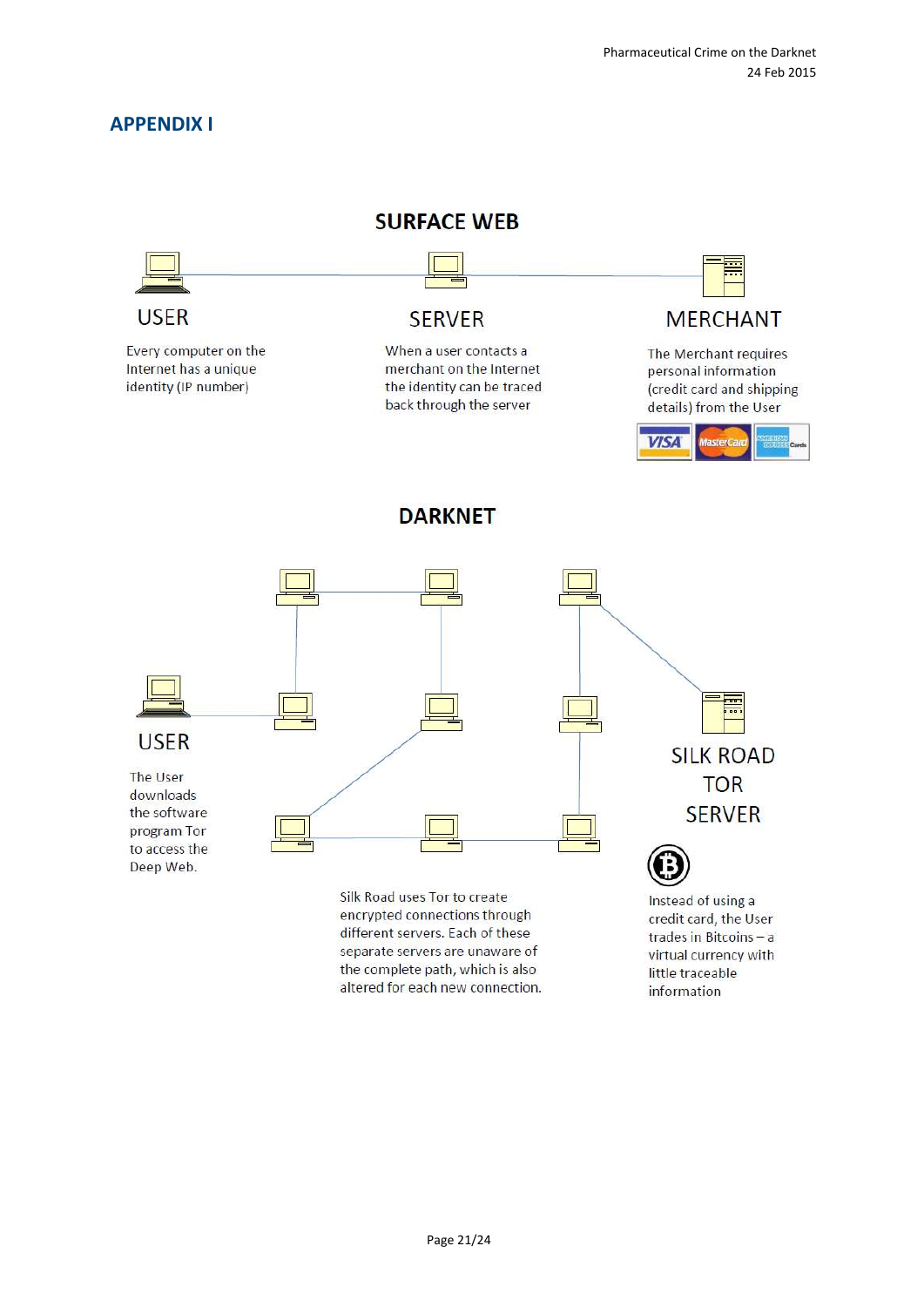Pharmaceutical Crime on the Darknet 24 Feb 2015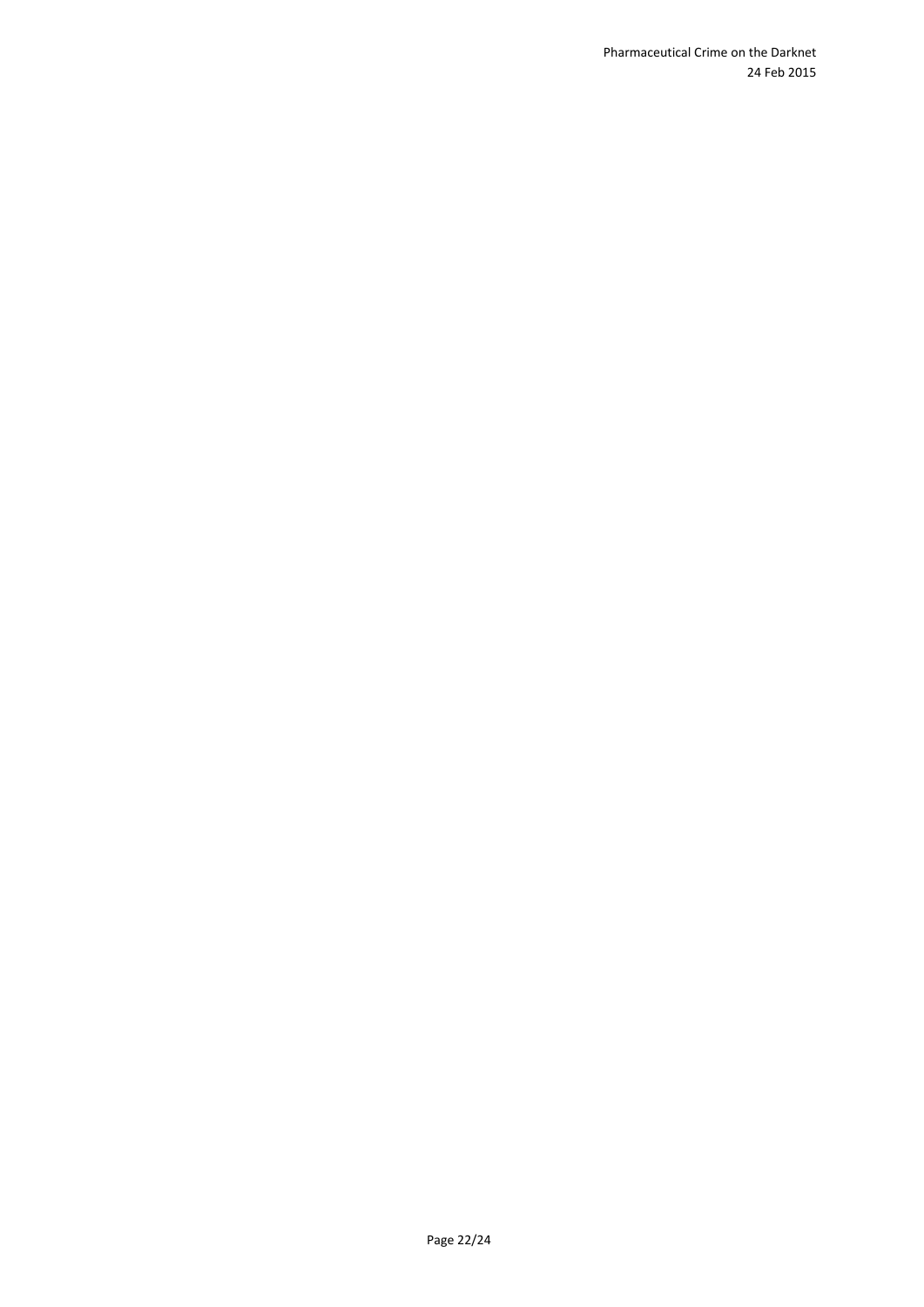# **Report Evaluation Form**

| <b>Pharmaceutical Crime on the Darknet</b><br><b>Report title:</b>           |                                          |           |  |  |  |                  |  |  |  |
|------------------------------------------------------------------------------|------------------------------------------|-----------|--|--|--|------------------|--|--|--|
| About you! Are you:                                                          |                                          |           |  |  |  |                  |  |  |  |
| requesting INTERPOL Sub-directorate                                          |                                          |           |  |  |  |                  |  |  |  |
| requesting member country<br><b>NCB</b><br>specialized unit                  |                                          |           |  |  |  |                  |  |  |  |
| member country as recipient of the report<br><b>NCB</b><br>specialized unit  |                                          |           |  |  |  |                  |  |  |  |
| international organization                                                   |                                          |           |  |  |  |                  |  |  |  |
| private entity                                                               |                                          |           |  |  |  |                  |  |  |  |
| Evaluation:                                                                  |                                          |           |  |  |  |                  |  |  |  |
| 1. Was this report useful to you? Please comment.                            |                                          |           |  |  |  |                  |  |  |  |
|                                                                              |                                          |           |  |  |  |                  |  |  |  |
| 2. How would you rate the following:                                         |                                          |           |  |  |  |                  |  |  |  |
|                                                                              |                                          | Very poor |  |  |  | <b>Excellent</b> |  |  |  |
| $\overline{\mathbf{3}}$<br>$\overline{2}$<br>4<br>5<br>1<br>6                |                                          |           |  |  |  |                  |  |  |  |
| The overall content of the report                                            |                                          |           |  |  |  |                  |  |  |  |
| The quality of the report $-$ drafting,                                      |                                          |           |  |  |  |                  |  |  |  |
| format and layout                                                            |                                          |           |  |  |  |                  |  |  |  |
| 3. Please evaluate the following:                                            |                                          |           |  |  |  |                  |  |  |  |
| <b>Level of detail</b>                                                       | too simple<br>too complex<br>appropriate |           |  |  |  |                  |  |  |  |
| <b>Amount of information</b>                                                 | too little<br>too much<br>appropriate    |           |  |  |  |                  |  |  |  |
| Language                                                                     | too simple<br>too complex<br>appropriate |           |  |  |  |                  |  |  |  |
| 4. Have you taken any actions as a result of this report? If yes, which one? |                                          |           |  |  |  |                  |  |  |  |
|                                                                              |                                          |           |  |  |  |                  |  |  |  |
| 5. What do you think we could improve for such assessments? Other comments?  |                                          |           |  |  |  |                  |  |  |  |
|                                                                              |                                          |           |  |  |  |                  |  |  |  |
|                                                                              |                                          |           |  |  |  |                  |  |  |  |

#### **THANK YOU FOR YOUR TIME!**

**Please fill-in the form, scan and send it back to** sc-cas@gs.igcs.int or sc-cas@interpol.int**!**

#### **INTERPOL Criminal Analysis Sub-directorate**